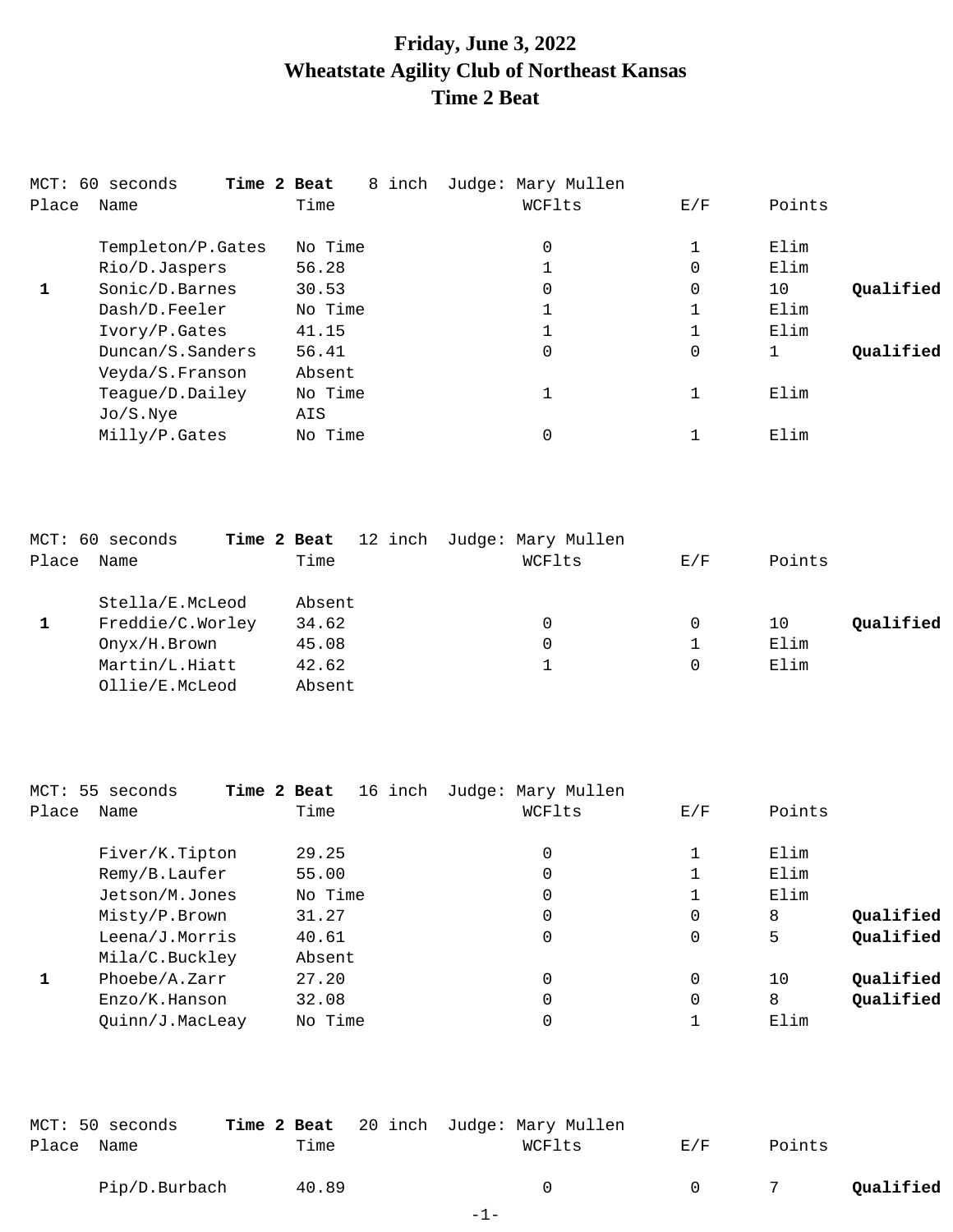|   | Solo/L.Morgan      | 34.74   |   | <sup>0</sup> | 9    | Qualified |
|---|--------------------|---------|---|--------------|------|-----------|
|   | Tinka/D.Feeler     | No Time |   |              | Elim |           |
|   | Tinder/N.Peterson  | 32.59   |   | $\Omega$     | 9    | Qualified |
|   | Yeti/H.Smith       | 33.37   |   | $\Omega$     | 9    | Qualified |
|   | Grit/N.Foss        | 48.23   |   | $\Omega$     | Elim |           |
|   | Gibbs/M.Sands      | 45.72   |   | $\Omega$     | Elim |           |
|   | Gary/T.Williams    | No Time |   |              | Elim |           |
|   | Buck/J.Baker       | 47.17   |   |              | Elim |           |
|   | Grady/B.Robinson   | No Time | 0 |              | Elim |           |
|   | Annie/L.Morgan     | 50.00   |   |              | Elim |           |
| 1 | Roxie/P.Clement    | 32.49   |   | $\Omega$     | 10   | Qualified |
|   | Sini/P.Perkins     | No Time |   | 2            | Elim |           |
|   | Kitt/S.Williams    | 45.68   |   | 2            | Elim |           |
|   | Westley/A.Kremer   | 35.18   |   | 0            | 9    | Qualified |
|   | Chuck/C.Baron      | No Time |   |              | Elim |           |
|   | cowboy/L.Parker    | 43.56   | 2 |              | Elim |           |
|   | Brand/S.Leonard    | 37.31   |   | $\Omega$     | 8    | Qualified |
|   | Remi/C.Erickson    | No Time |   | 3            | Elim |           |
|   | Rupert/M.Robertson | No Time |   | 2            | Elim |           |
|   | Groot/L.Morgan     | No Time |   | 3            | Elim |           |
|   | Caleb/D.Puett      | 40.22   |   | 0            | Elim |           |

|       | MCT: 50 seconds  | 24 inch<br>Time 2 Beat | Judge: Mary Mullen |     |                 |
|-------|------------------|------------------------|--------------------|-----|-----------------|
| Place | Name             | Time                   | WCFlts             | E/F | Points          |
|       | Lucy/L.Kremer    | 36.53                  | 0                  | 0   | Qualified<br>10 |
|       | Blade/B.Nash     | 32.02                  |                    |     | Elim            |
|       | Race/B.Perkins   | 35.82                  |                    | 2   | Elim            |
|       | Riser/N.Peterson | No Time                |                    |     | Elim            |
|       | Ryder/J.Sheridan | 45.23                  |                    |     | Elim            |
|       |                  |                        |                    |     |                 |

 Total Number of Dogs Showing: 46 Total Number of Dogs Absent: 4 Total Number of Dogs Withdrawn: 1 Total Number of Dogs Not Scored: 0 Total Number of Qualifiers: 15 Percent Qualified: 32.6%

|            | MCT: 60 seconds        |      | <b>Time 2 Beat Pref</b> 8 inch Judge: Mary Mullen |                |        |
|------------|------------------------|------|---------------------------------------------------|----------------|--------|
| Place Name |                        | Time | WCFlts                                            | F. / F         | Points |
|            | Tristan/D.Dailey 37.88 |      |                                                   | $\overline{1}$ | Elim   |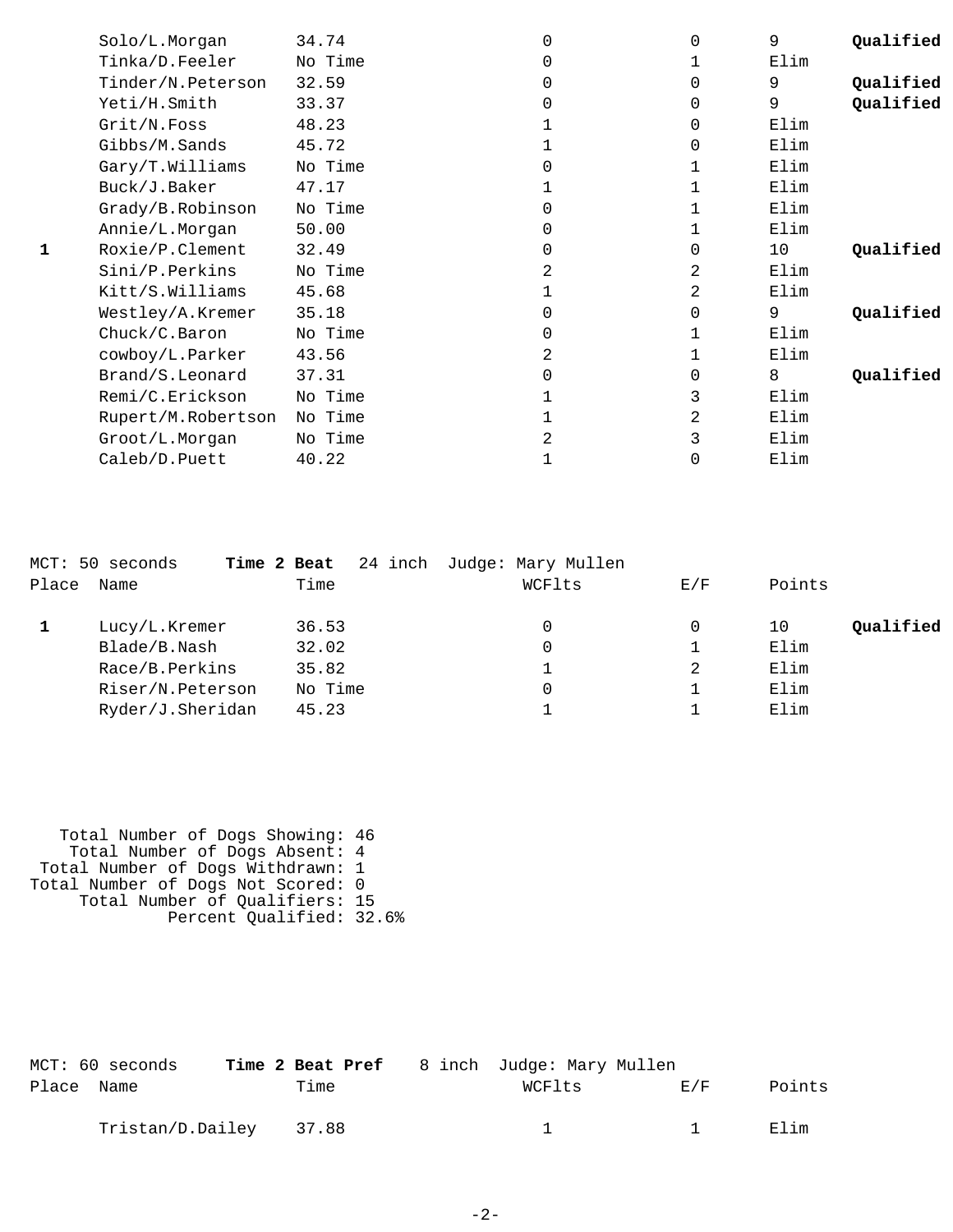|       | MCT: 60 seconds |         | <b>Time 2 Beat Pref</b> 12 inch Judge: Mary Mullen |     |        |
|-------|-----------------|---------|----------------------------------------------------|-----|--------|
| Place | Name            | Time    | WCFlts                                             | E/F | Points |
|       | Ace/C.Griffith  | 35.23   | 0                                                  |     | Elim   |
|       | Keegan/R.Brown  | 56.54   | 2                                                  |     | Elim   |
|       | Rudy/J.Brown    | No Time | 0                                                  |     | Elim   |

|       | MCT: 55 seconds   | 16 inch<br>Time 2 Beat Pref | Judge: Mary Mullen |     |                 |
|-------|-------------------|-----------------------------|--------------------|-----|-----------------|
| Place | Name              | Time                        | WCFlts             | E/F | Points          |
|       | Lizzie/C.Lemay    | 32.91                       | 0                  | 0   | Qualified<br>10 |
|       | Journey/D.Willis  | No Time                     |                    |     | Elim            |
|       | Ellie/L.Parker    | 52.49                       | 0                  | 0   | Qualified<br>4  |
|       | Ashe/P.Anthony    | No Time                     |                    |     | Elim            |
|       | Charlotte/L.Hiatt | 30.26                       |                    | 0   | Elim            |
|       | Onyx/D.Puett      | 35.27                       | 0                  |     | Elim            |
|       | Zuzu/M.Borgman    | No Time                     | 0                  | 2   | Elim            |
|       |                   |                             |                    |     |                 |

|       | MCT: 50 seconds           |         | Time 2 Beat Pref 20 inch Judge: Mary Mullen |     |                 |  |
|-------|---------------------------|---------|---------------------------------------------|-----|-----------------|--|
| Place | Name                      | Time    | WCFlts                                      | E/F | Points          |  |
|       | Pixel/M.Vanek             | No Time | $\Omega$                                    |     | Elim            |  |
|       | Cinder/J.Sheridan         | 31.25   | $\Omega$                                    |     | Oualified<br>10 |  |
|       | Cooper/J.Van Dieren 40.71 |         |                                             |     | Elim            |  |

 Total Number of Dogs Showing: 14 Total Number of Dogs Absent: 0 Total Number of Dogs Withdrawn: 0 Total Number of Dogs Not Scored: 0 Total Number of Qualifiers: 3 Percent Qualified: 21.4%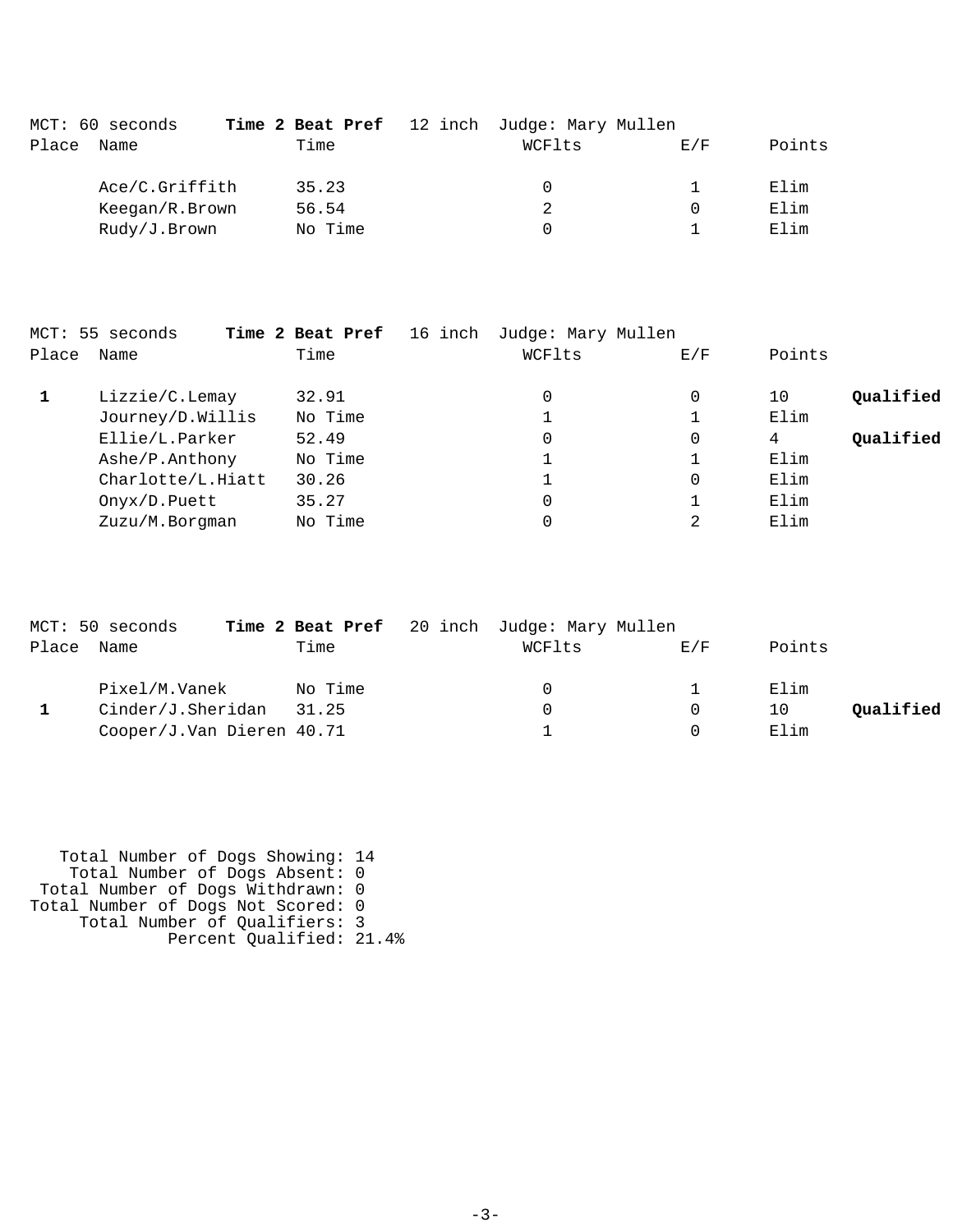## **Friday, June 3, 2022 Wheatstate Agility Club of Northeast Kansas Premier Standard**

|              | MCT: 65 seconds             | Premier Standard | 8 inch | Judge: Mary Mullen |                                                           |       |       |           |
|--------------|-----------------------------|------------------|--------|--------------------|-----------------------------------------------------------|-------|-------|-----------|
| Place        | Name                        | Time             | RFlts  | WCFlts             | $\mathop{\rm E{}}\nolimits$ / $\mathop{\rm F{}}\nolimits$ | Score | Top25 |           |
| 3            | Gremlin/K.Hanson            | 46.14            | 0      | $\Omega$           | 0                                                         | 100   |       | Qualified |
|              | Rio/D.Jaspers               | 53.61            |        | 0                  | 0                                                         | Elim  |       |           |
|              | Sonic/D.Barnes              | 44.22            | 0      |                    | 0                                                         | Elim  |       |           |
| 1            | Dash/D.Feeler               | 42.09            | 0      | 0                  | 0                                                         | 100   | Yes   | Qualified |
| $\mathbf{2}$ | Jetta/S.Meyer               | 45.68            | 0      | 0                  | $\Omega$                                                  | 100   | Yes   | Qualified |
|              | Woody-Wolf/R.Marley No Time |                  | 0      | 0                  |                                                           | Elim  |       |           |
|              | Panache/L.Cassens           | 54.11            |        | 0                  | 0                                                         | Elim  |       |           |
|              | Veyda/S.Franson             | 49.27            |        | 0                  |                                                           | Elim  |       |           |

|       | MCT: 65 seconds  | Premier Standard | 12 inch Judge: Mary Mullen |        |     |      |             |           |
|-------|------------------|------------------|----------------------------|--------|-----|------|-------------|-----------|
| Place | Name             | Time             | RFlts                      | WCFlts | E/F |      | Score Top25 |           |
|       | Shelby/M.Borgman | No Time          |                            |        |     | Elim |             |           |
|       | Freddie/C.Worley | No Time          | $\Omega$                   | 0      |     | Elim |             |           |
|       | Onyx/H.Brown     | 55.92            |                            |        |     | Elim |             |           |
|       | Martin/L.Hiatt   | 43.07            |                            | 0      |     | 100  | Yes         | Oualified |

| 60<br>MCT:   | seconds           | Premier Standard | 16 inch  | Judge: Mary Mullen |                   |       |       |           |
|--------------|-------------------|------------------|----------|--------------------|-------------------|-------|-------|-----------|
| Place        | Name              | Time             | RFlts    | WCFlts             | $\rm E$ / $\rm F$ | Score | Top25 |           |
|              | Fiver/K.Tipton    | 39.29            |          |                    |                   | Elim  |       |           |
| 1            | Devi/L.Bredahl    | 35.84            | 0        | 0                  | 0                 | 100   | Yes   | Oualified |
| $\mathbf{2}$ | Sophie/C.Erickson | 40.73            | $\Omega$ | 0                  | 0                 | 100   | Yes   | Qualified |
|              | Remy/B.Laufer     | 61.50            |          |                    | 3                 | Elim  |       |           |
|              | Misty/P.Brown     | 39.80            |          |                    |                   | Elim  |       |           |
|              | Streak/C.Griffith | No Time          | $\Omega$ | 0                  |                   | Elim  |       |           |
| 3            | Leena/J.Morris    | 53.24            | $\Omega$ | 0                  | 0                 | 100   | Yes   | Oualified |
|              | Mila/C.Buckley    | Absent           |          |                    |                   |       |       |           |
|              | Phoebe/A.Zarr     | 37.82            | $\Omega$ | $\Omega$           |                   | Elim  |       |           |
|              | Enzo/K.Hanson     | 42.55            | $\Omega$ |                    | 0                 | Elim  |       |           |
|              | Quinn/J.MacLeay   | 57.32            |          |                    | 0                 | Elim  |       |           |

|            | MCT: 55 seconds | <b>Premier Standard</b> 20 inch Judge: Mary Mullen |  |                  |             |  |
|------------|-----------------|----------------------------------------------------|--|------------------|-------------|--|
| Place Name |                 | Time                                               |  | RFlts WCFlts E/F | Score Top25 |  |
|            | Wushu/S.Vold    | 41.26                                              |  | 1 0 1            | Elim        |  |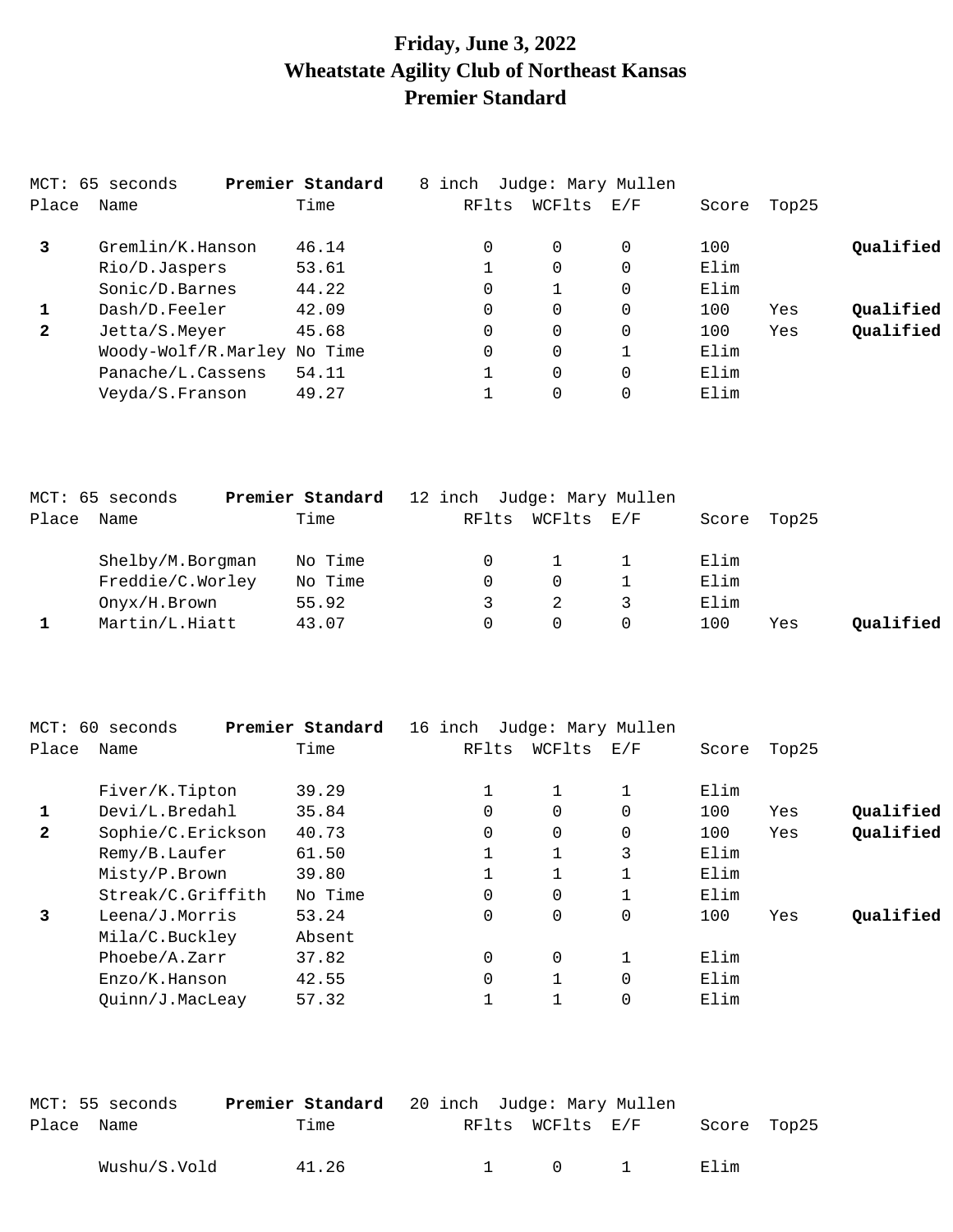|              | Solo/L.Morgan             | No Time |          | $\Omega$ |             | Elim |     |           |
|--------------|---------------------------|---------|----------|----------|-------------|------|-----|-----------|
| 3            | Bryce/N.Heusinkvelt 52.66 |         | $\Omega$ | $\Omega$ | $\Omega$    | 100  | Yes | Oualified |
|              | Tinder/N.Peterson         | 50.02   |          |          | 0           | Elim |     |           |
|              | $O/K$ . Nenow             | No Time | 2        | 2        |             | Elim |     |           |
|              | Prise/C.Schulte           | 57.26   | 2        | 2        |             | Elim |     |           |
|              | $Ember/L.$ Nelson         | 45.98   |          | $\Omega$ | 0           | Elim |     |           |
|              | Gibbs/M.Sands             | 54.24   |          |          | 2           | Elim |     |           |
|              | Havoc/L.Curttright        | 59.34   | 2        |          | 0           | Elim |     |           |
| 1            | Yeti/H.Smith              | 42.30   | 0        | $\Omega$ | 0           | 100  | Yes | Oualified |
|              | Rik/M.Rabeneck            | 38.54   | $\Omega$ |          | 2           | Elim |     |           |
|              | Grady/B.Robinson          | 54.06   |          | $\Omega$ | 0           | Elim |     |           |
|              | Kindle/P.Leach            | 63.23   | 0        |          | $\Omega$    | Elim |     |           |
|              | Sini/P.Perkins            | 63.62   | 3        |          |             | Elim |     |           |
|              | Brand/S.Leonard           | 41.32   |          | $\Omega$ | 0           | Elim |     |           |
| $\mathbf{2}$ | Westley/A.Kremer          | 46.19   | 0        |          | $\mathbf 0$ | 100  | Yes | Oualified |
|              | Tonic/S.Scanlan           | Absent  |          |          |             |      |     |           |

|              | MCT: 60 seconds  | Premier Standard | 24 inch Judge: Mary Mullen |          |     |       |       |           |
|--------------|------------------|------------------|----------------------------|----------|-----|-------|-------|-----------|
| Place        | Name             | Time             | RFlts                      | WCFlts   | E/F | Score | Top25 |           |
|              | Torch/L.Nelson   | 52.30            |                            |          |     | Elim  |       |           |
|              | Lucy/L.Kremer    | 42.95            |                            | 0        | 0   | 100   | Yes   | Qualified |
|              | Blade/B.Nash     | 42.51            |                            | 0        |     | Elim  |       |           |
| $\mathbf{2}$ | Riser/N.Peterson | 50.01            |                            | $\Omega$ | 0   | 100   |       | Oualified |
|              | Blast/L.Nelson   | 42.79            |                            |          |     | Elim  |       |           |

|            | MCT: 55 seconds | Premier Standard 24 inch Choice Judge: Mary Mullen |        |                  |                             |             |  |
|------------|-----------------|----------------------------------------------------|--------|------------------|-----------------------------|-------------|--|
| Place Name |                 | Time                                               |        | RFlts WCFlts E/F |                             | Score Top25 |  |
|            | Rogue/D.Woodman | 35.27                                              | $\cap$ | $\cap$           | $\sim$ $\sim$ $\sim$ $\sim$ | Filim       |  |

 Total Number of Dogs Showing: 44 Total Number of Dogs Absent: 2 Total Number of Dogs Withdrawn: 0 Total Number of Dogs Not Scored: 0 Total Number of Qualifiers: 12 Percent Qualified: 27.3%

|            | MCT: 70 seconds | <b>Premier Standard Pref</b> 8 inch Judge: Mary Mullen |       |                                         |                              |           |
|------------|-----------------|--------------------------------------------------------|-------|-----------------------------------------|------------------------------|-----------|
| Place Name |                 | Time                                                   |       |                                         | RFlts WCFlts E/F Score Top25 |           |
|            | Kara/K.Hanson   | 40.73                                                  |       | $\begin{matrix} 0 & 0 & 0 \end{matrix}$ | 100                          | Qualified |
|            |                 |                                                        | $-4-$ |                                         |                              |           |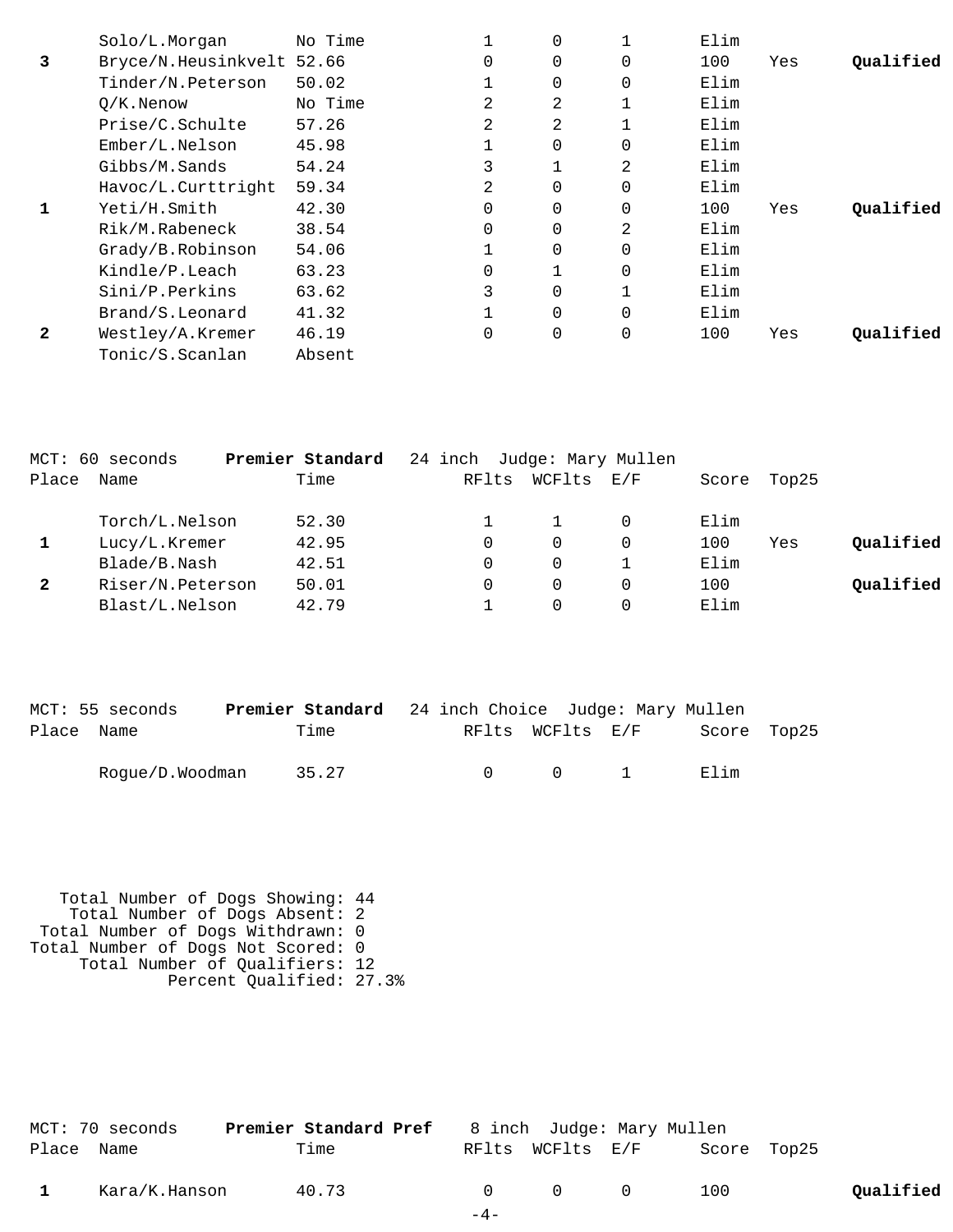|            | MCT: 65 seconds | <b>Premier Standard Pref</b> 12 inch Judge: Mary Mullen |                |                  |             |  |
|------------|-----------------|---------------------------------------------------------|----------------|------------------|-------------|--|
| Place Name |                 | Time                                                    |                | RFlts WCFlts E/F | Score Top25 |  |
|            | Ace/C.Griffith  | 62.14                                                   | $\overline{2}$ | 4 2              | Elim        |  |

|            | MCT: 60 seconds         | <b>Premier Standard Pref</b> 16 inch Judge: Mary Mullen |                                         |                |             |     |           |
|------------|-------------------------|---------------------------------------------------------|-----------------------------------------|----------------|-------------|-----|-----------|
| Place Name |                         | Time                                                    | RFlts WCFlts E/F                        |                | Score Top25 |     |           |
|            | George/M.Rabeneck 39.17 |                                                         | $\begin{matrix} 0 & 0 & 0 \end{matrix}$ |                | 100         |     | Oualified |
|            | Blink/S.Scanlan         | Absent                                                  |                                         |                |             |     |           |
|            | Charlotte/L.Hiatt       | 34.38                                                   | $\Omega$                                | $\overline{0}$ | 100         | Yes | Qualified |

|            | MCT: 65 seconds         | <b>Premier Standard Pref</b> 20 inch Judge: Mary Mullen |  |                       |             |  |
|------------|-------------------------|---------------------------------------------------------|--|-----------------------|-------------|--|
| Place Name |                         | Time                                                    |  | RFlts WCFlts E/F      | Score Top25 |  |
|            | Cinder/J.Sheridan 47.26 |                                                         |  | $1 \qquad 2 \qquad 1$ | Filim       |  |

 Total Number of Dogs Showing: 5 Total Number of Dogs Absent: 1 Total Number of Dogs Withdrawn: 0 Total Number of Dogs Not Scored: 0 Total Number of Qualifiers: 3 Percent Qualified: 60.0%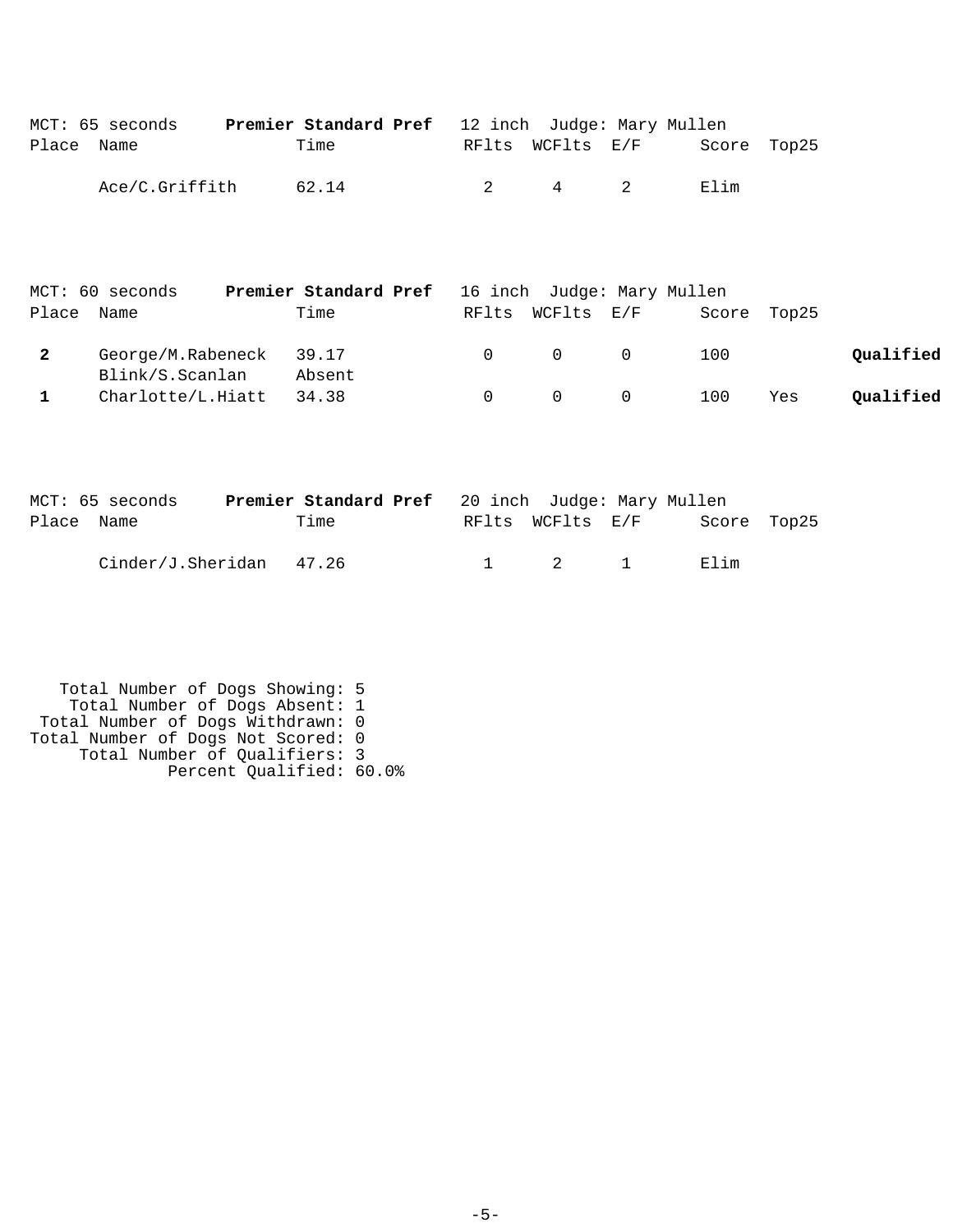## **Friday, June 3, 2022 Wheatstate Agility Club of Northeast Kansas Master/Excellent Standard**

|                | Distance: 178 yards SCT: 76 seconds           |         |          | Excellent    |              | 8 inch Judge: Mary Mullen                                    |              |       |           |
|----------------|-----------------------------------------------|---------|----------|--------------|--------------|--------------------------------------------------------------|--------------|-------|-----------|
| Place Name     |                                               | Time    |          |              |              | TFlts RFlts WCFlts TblFlts E/F                               |              | Score |           |
|                | Pix/G.Nieder                                  | No Time |          | 3            | $\mathbf 0$  | $\Omega$                                                     | $\mathbf{1}$ | Elim  |           |
| Place Name     | Distance: 187 yards SCT: 71 seconds           | Time    |          | Excellent    |              | 16 inch Judge: Mary Mullen<br>TFlts RFlts WCFlts TblFlts E/F |              | Score |           |
|                |                                               |         |          |              |              |                                                              |              |       |           |
| $\mathbf{1}$   | Quinn/J.MacLeay                               | 52.14   | 0        | 0            | 0            | 0                                                            | 0            | 100   | Qualified |
|                | Dawson/J.Winner                               | 84.03   | 39       | 3            | $\mathbf{1}$ | $\Omega$                                                     | $\mathbf{1}$ | Elim  |           |
|                | Olivia/S.Mathieson                            | 93.96   | 66       | $\mathbf{1}$ | $\Omega$     | $\Omega$                                                     | $\Omega$     | Elim  |           |
| Place Name     | Distance: 195 yards SCT: 68 seconds Excellent | Time    |          |              |              | 20 inch Judge: Mary Mullen<br>TFlts RFlts WCFlts TblFlts E/F |              | Score |           |
| $\overline{2}$ | Effy/S.Vold                                   | 37.37   | 0        | 0            | $\mathbf 0$  | 0                                                            | 0            | 100   | Qualified |
|                | Bounce/L.Whitaker                             | 38.82   | 0        | 2            | $\mathbf 0$  | 0                                                            | $\mathbf{1}$ | Elim  |           |
|                | cowboy/L.Parker                               | No Time |          | $\Omega$     | $\mathbf{1}$ | 0                                                            | 1            | Elim  |           |
| $\mathbf{1}$   | Brand/S.Leonard                               | 37.32   | 0        | 0            | $\mathbf 0$  | $\mathbf 0$                                                  | $\mathbf 0$  | 100   | Qualified |
|                | Tonic/S.Scanlan                               | Absent  |          |              |              |                                                              |              |       |           |
|                | Remi/C.Erickson                               | 38.57   | 0        | $\mathbf 1$  | $\mathbf 0$  | 0                                                            | 2            | Elim  |           |
|                | Rupert/M.Robertson                            | 51.06   | $\Omega$ | $\Omega$     | $\mathbf{1}$ | $\Omega$                                                     | $\mathbf{1}$ | Elim  |           |
|                |                                               |         |          |              |              |                                                              |              |       |           |
|                | Distance: 195 yards SCT: 72 seconds           |         |          | Excellent    |              | 24 inch Judge: Mary Mullen                                   |              |       |           |
| Place Name     |                                               | Time    |          |              |              | TFlts RFlts WCFlts TblFlts E/F                               |              | Score |           |

| Race/B.Perkins 57.05 0 1 1 0 2 Elim |                       |  |  |  |
|-------------------------------------|-----------------------|--|--|--|
| Kodi/M.Jones                        | 76.94 12 2 0 1 1 Elim |  |  |  |

 Total Number of Dogs Showing: 12 Total Number of Dogs Absent: 1 Total Number of Dogs Withdrawn: 0 Total Number of Dogs Not Scored: 0 Total Number of Qualifiers: 3 Percent Qualified: 25.0%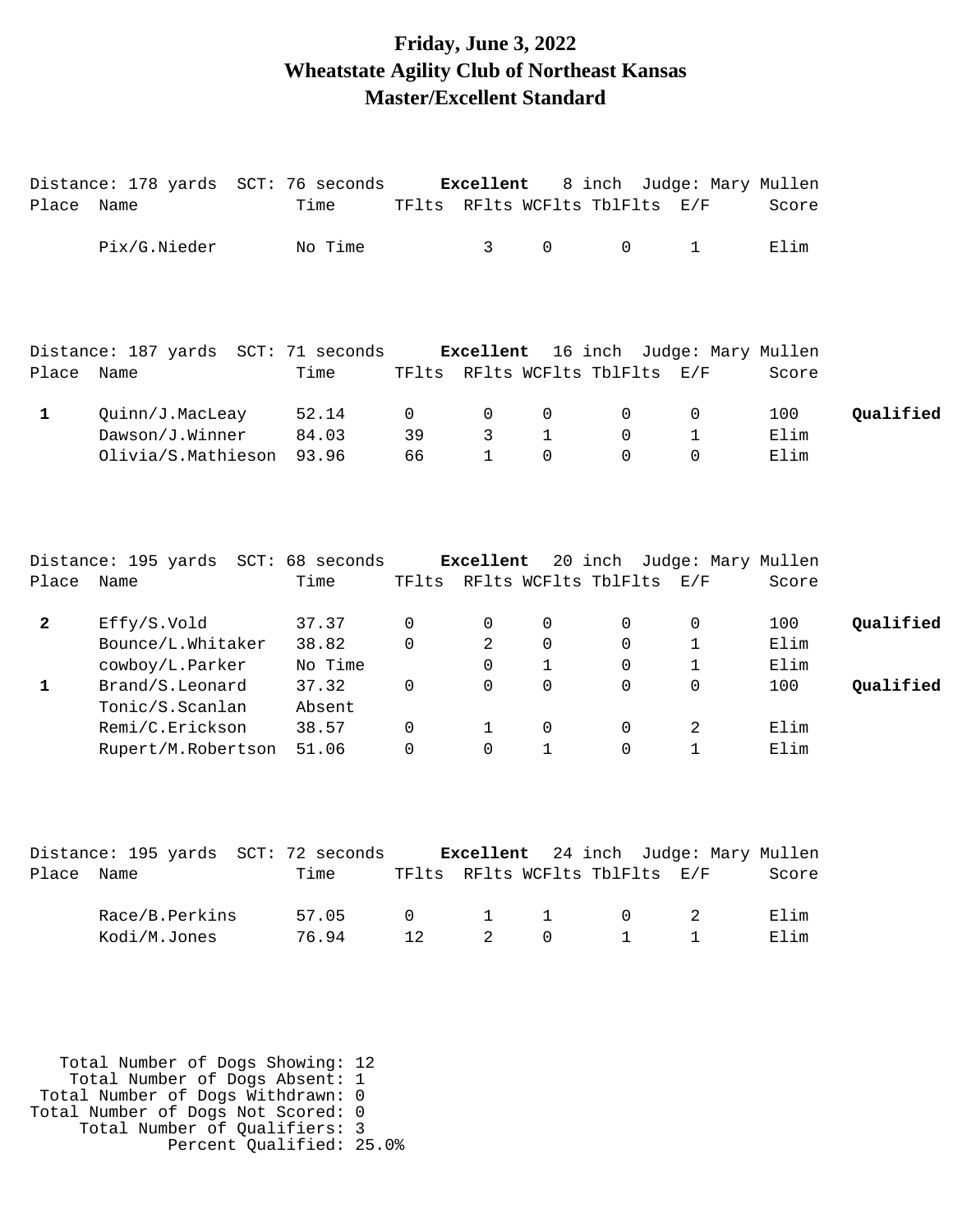|              | Distance: 178 yards | SCT: 76 seconds |          | Master   | 8 inch      |                      | Judge: Mary Mullen |       |           |
|--------------|---------------------|-----------------|----------|----------|-------------|----------------------|--------------------|-------|-----------|
| Place        | Name                | Time            | TFlts    |          |             | RFlts WCFlts TblFlts | E/F                | Score |           |
|              | Birdie/S.Aldrich    | AIS             |          |          |             |                      |                    |       |           |
|              | Rio/D.Jaspers       | 62.85           | $\Omega$ | $\Omega$ | $\Omega$    | $\Omega$             | 0                  | 100   | Qualified |
|              | $Jet/J$ . Tate      | No Time         |          | 0        |             |                      | 2                  | Elim  |           |
| 4            | Ginny/D.Wheatley    | 49.79           | $\Omega$ | 0        | $\Omega$    | $\Omega$             | $\Omega$           | 100   | Qualified |
|              | Sonic/D.Barnes      | 38.04           | $\Omega$ |          | $\mathbf 0$ | $\Omega$             | 1                  | Elim  |           |
|              | Dash/D.Feeler       | 47.96           | $\Omega$ |          | 0           | $\Omega$             | $\Omega$           | Elim  |           |
|              | Gremlin/K.Hanson    | 50.73           | $\Omega$ |          | 0           | $\Omega$             | $\mathbf 0$        | 100   | Qualified |
| 3            | Jetta/S.Meyer       | 42.02           | $\Omega$ | $\Omega$ | $\mathbf 0$ | $\Omega$             | $\Omega$           | 100   | Qualified |
| $\mathbf{2}$ | Woody-Wolf/R.Marley | 40.40           |          |          | $\Omega$    | $\Omega$             | $\mathbf 0$        | 100   | Qualified |
|              | Ivory/P.Gates       | 71.47           | 0        | 0        | 2           | $\Omega$             | $\Omega$           | Elim  |           |
|              | Panache/L.Cassens   | 59.21           | $\Omega$ |          | 0           | $\Omega$             | $\mathbf 0$        | 100   | Qualified |
|              | Duncan/S.Sanders    | 85.73           | 27       |          | 0           |                      | 0                  | Elim  |           |
|              | Jordy/J.Tate        | No Time         |          | $\Omega$ | $\Omega$    | $\Omega$             | 1                  | Elim  |           |
|              | Veyda/S.Franson     | 40.12           | $\Omega$ |          | 0           | $\Omega$             | 0                  | 100   | Oualified |
|              |                     |                 |          |          |             |                      |                    |       |           |

|       | Distance: 178 yards<br>SCT: | 71 seconds |       | Master   |          | 12 inch Judge: Mary Mullen |     |       |           |
|-------|-----------------------------|------------|-------|----------|----------|----------------------------|-----|-------|-----------|
| Place | Name                        | Time       | TFlts |          |          | RFlts WCFlts TblFlts       | E/F | Score |           |
|       | Buddy Holly/L.Brand 58.90   |            |       | 0        | $\Omega$ |                            | O   | 100   | Qualified |
|       | Shelby/M.Borgman            | 35.89      | 0     | 0        | $\Omega$ | 0                          |     | 100   | Qualified |
|       | Sally/L.Hiatt               | AIS        |       |          |          |                            |     |       |           |
|       | Freddie/C.Worley            | 56.71      | 0     |          | $\Omega$ | $\Omega$                   |     | 100   | Oualified |
| 2     | Muffin/K.Hanson             | 42.48      | 0     | $\Omega$ | $\Omega$ | 0                          |     | 100   | Qualified |
|       |                             |            |       |          |          |                            |     |       |           |

|       | Distance: 187 yards<br>SCT: | 71 seconds |          | Master         | 16 inch              |             | Judge: Mary Mullen |       |           |
|-------|-----------------------------|------------|----------|----------------|----------------------|-------------|--------------------|-------|-----------|
| Place | Name                        | Time       | TFlts    |                | RFlts WCFlts TblFlts |             | E/F                | Score |           |
|       | Tai/C.Mathews               | 67.28      | $\Omega$ | 1              | 0                    | 0           | $\mathbf 0$        | Elim  |           |
|       | Gigi/J.Burgess              | 49.11      | $\Omega$ | $\Omega$       | $\Omega$             | $\Omega$    | $\Omega$           | 100   | Qualified |
|       | Fiver/K.Tipton              | 42.98      | $\Omega$ | $\Omega$       | 0                    | $\Omega$    | $\mathbf 0$        | 100   | Qualified |
|       | Josey/C.Baron               | No Time    |          |                |                      | $\Omega$    | 2                  | Elim  |           |
|       | Devi/L.Bredahl              | 40.88      | $\Omega$ |                | 0                    | $\Omega$    | $\Omega$           | Elim  |           |
| 3     | Sophie/C.Erickson           | 42.88      | $\Omega$ | $\Omega$       | 0                    | $\Omega$    | $\mathbf 0$        | 100   | Oualified |
|       | Remy/B.Laufer               | 61.53      | $\Omega$ | $\Omega$       | 0                    | $\Omega$    | $\Omega$           | 100   | Qualified |
|       | Jetson/M.Jones              | 51.10      | $\Omega$ |                | 0                    | $\mathbf 0$ | 1                  | Elim  |           |
|       | Misty/P.Brown               | 40.70      | $\Omega$ | $\Omega$       | 0                    | 1           | 1                  | Elim  |           |
| 4     | Streak/C.Griffith           | 42.89      | $\Omega$ | $\overline{0}$ | 0                    | 0           | $\mathbf 0$        | 100   | Qualified |
|       | Leena/J.Morris              | 58.02      | $\Omega$ | $\Omega$       | $\mathbf 0$          | $\mathbf 0$ | $\mathbf 0$        | 100   | Qualified |
|       | Mila/C.Buckley              | Absent     |          |                |                      |             |                    |       |           |
|       |                             |            |          |                |                      |             |                    |       |           |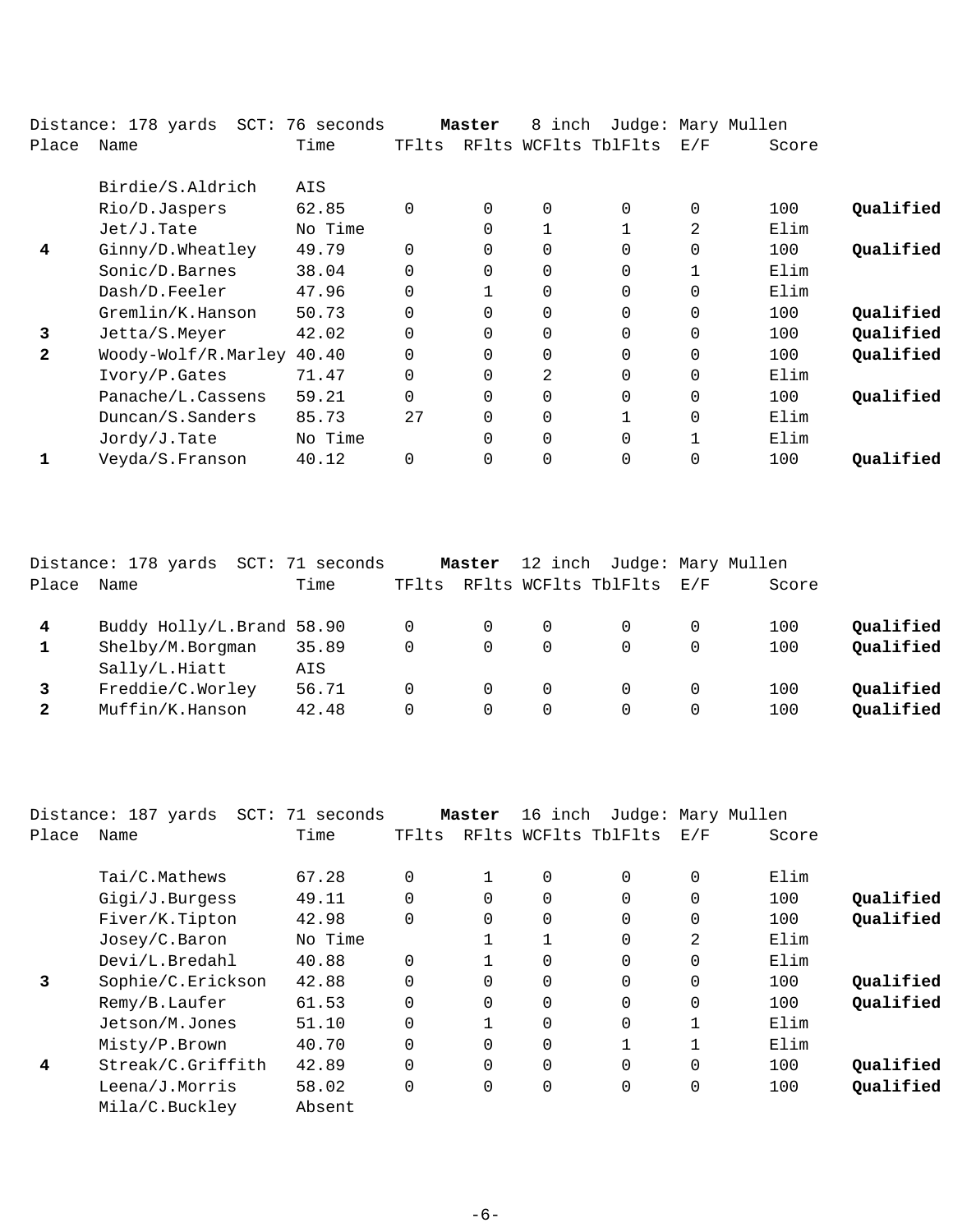| Token/J.Bryan-Dolsb 40.39 |         |  |  | 100  | Oualified |
|---------------------------|---------|--|--|------|-----------|
| Reason/J.Frye             | 46.82   |  |  | 100  | Oualified |
| Phoebe/A.Zarr             | 36.73   |  |  | 100  | Oualified |
| Kipsey/I.Pennington 43.47 |         |  |  | 100  | Oualified |
| Enzo/K.Hanson             | No Time |  |  | Elim |           |

|       | Distance: 195 yards<br>$SCT$ : | 68 seconds |          | Master       | 20 inch      |                      |          | Judge: Mary Mullen |           |
|-------|--------------------------------|------------|----------|--------------|--------------|----------------------|----------|--------------------|-----------|
| Place | Name                           | Time       | TFlts    |              |              | RFlts WCFlts TblFlts | E/F      | Score              |           |
|       | Pip/D.Burbach                  | 53.72      | $\Omega$ | $\Omega$     | $\mathbf 0$  | $\Omega$             | $\Omega$ | 100                | Qualified |
| 4     | Solo/L.Morgan                  | 44.01      | $\Omega$ | $\Omega$     | $\Omega$     | $\Omega$             | $\Omega$ | 100                | Qualified |
|       | Bryce/N.Heusinkvelt            | 50.72      | 0        | 1            | $\mathbf 0$  | $\Omega$             | $\Omega$ | Elim               |           |
|       | Schatzi/V.Miller               | 48.33      | $\Omega$ | $\Omega$     | $\mathbf 0$  | $\Omega$             | $\Omega$ | 100                | Qualified |
| 2     | Tinka/D.Feeler                 | 40.89      | $\Omega$ | $\Omega$     | $\mathbf 0$  | $\Omega$             | 0        | 100                | Qualified |
|       | Tinder/N.Peterson              | No Time    |          | $\Omega$     | $\mathbf 0$  | $\Omega$             | 3        | Elim               |           |
|       | Wushu/S.Vold                   | No Time    |          | 2            | $\mathbf{1}$ | $\Omega$             | 3        | Elim               |           |
| 1     | $Q/K$ . Nenow                  | 35.10      | $\Omega$ | 0            | $\mathbf 0$  | $\Omega$             | $\Omega$ | 100                | Qualified |
|       | Prise/C.Schulte                | 49.71      | $\Omega$ | 0            | $\mathbf 0$  | $\Omega$             | $\Omega$ | 100                | Qualified |
|       | Havoc/L.Curttright             | 54.86      | 0        | 1            | 1            | 0                    | $\Omega$ | Elim               |           |
| 3     | Yeti/H.Smith                   | 42.56      | $\Omega$ | 0            | $\mathbf 0$  | $\Omega$             | 0        | 100                | Qualified |
|       | Grit/N.Foss                    | 53.89      | $\Omega$ | $\Omega$     | $\mathbf 0$  | $\Omega$             | $\Omega$ | 100                | Qualified |
|       | Gary/T.Williams                | No Time    |          | 0            | $\Omega$     | $\Omega$             | 2        | Elim               |           |
|       | Buck/J.Baker                   | 56.58      | $\Omega$ | $\mathbf{1}$ | $\mathbf 0$  | 2                    | $\Omega$ | Elim               |           |
|       | Grady/B.Robinson               | No Time    |          | 1            | $\mathbf 0$  | $\Omega$             | 2        | Elim               |           |
|       | Kindle/P.Leach                 | 52.60      | $\Omega$ | 3            | $\mathbf 0$  | $\Omega$             | $\Omega$ | Elim               |           |
|       | Annie/L.Morgan                 | 47.66      | $\Omega$ | 0            | $\mathbf 0$  | $\Omega$             | 0        | 100                | Qualified |
|       | Roxie/P.Clement                | No Time    |          | 1            | 1            | $\Omega$             | 1        | Elim               |           |
|       | Westley/A.Kremer               | 46.51      | $\Omega$ | $\Omega$     | $\Omega$     | $\Omega$             | $\Omega$ | 100                | Qualified |
|       | Rik/M.Rabeneck                 | No Time    |          | 0            | $\mathbf 0$  | $\Omega$             | 2        | Elim               |           |
|       | Sini/P.Perkins                 | 47.97      | $\Omega$ | $\Omega$     | $\mathbf 0$  | $\Omega$             | $\Omega$ | 100                | Qualified |
|       | Kitt/S.Williams                | 46.63      | 0        | 0            | $\mathbf 0$  | $\Omega$             | 0        | 100                | Qualified |
|       |                                |            |          |              |              |                      |          |                    |           |

|              | Distance: 195 yards SCT: 72 seconds |         |              | Master   | 24 inch  | Judge: Mary Mullen       |          |       |           |
|--------------|-------------------------------------|---------|--------------|----------|----------|--------------------------|----------|-------|-----------|
| Place        | Name                                | Time    | TFlts        |          |          | RFlts WCFlts TblFlts E/F |          | Score |           |
|              | Torch/L.Nelson                      | 42.14   |              | $\Omega$ | $\Omega$ | $\Omega$                 |          | Elim  |           |
| $\mathbf{2}$ | Aylin/V.Miller                      | 44.96   | $\Omega$     | 0        | 0        | $\Omega$                 | 0        | 100   | Qualified |
|              | Blade/B.Nash                        | 44.01   | $\Omega$     | $\Omega$ | 0        | $\Omega$                 | $\Omega$ | 100   | Qualified |
|              | Lucy/L.Kremer                       | 51.18   | $\Omega$     | 0        |          | $\Omega$                 |          | Elim  |           |
|              | Riser/N.Peterson                    | No Time |              | 0        | 0        | $\Omega$                 | 2        | Elim  |           |
|              | Blast/L.Nelson                      | 44.39   | <sup>0</sup> | 0        |          | $\Omega$                 | 0        | Elim  |           |
|              |                                     |         |              |          |          |                          |          |       |           |

|              |                | Distance: 195 yards SCT: 68 seconds |  |                                | <b>Master</b> 24 inch Choice Judge: Mary Mullen |           |
|--------------|----------------|-------------------------------------|--|--------------------------------|-------------------------------------------------|-----------|
| Place Name   |                | Time                                |  | TFlts RFlts WCFlts TblFlts E/F | Score                                           |           |
| $\mathbf{1}$ | Kyber/G.Nieder | 38.36 0 0 0 0 0                     |  |                                | 100                                             | Qualified |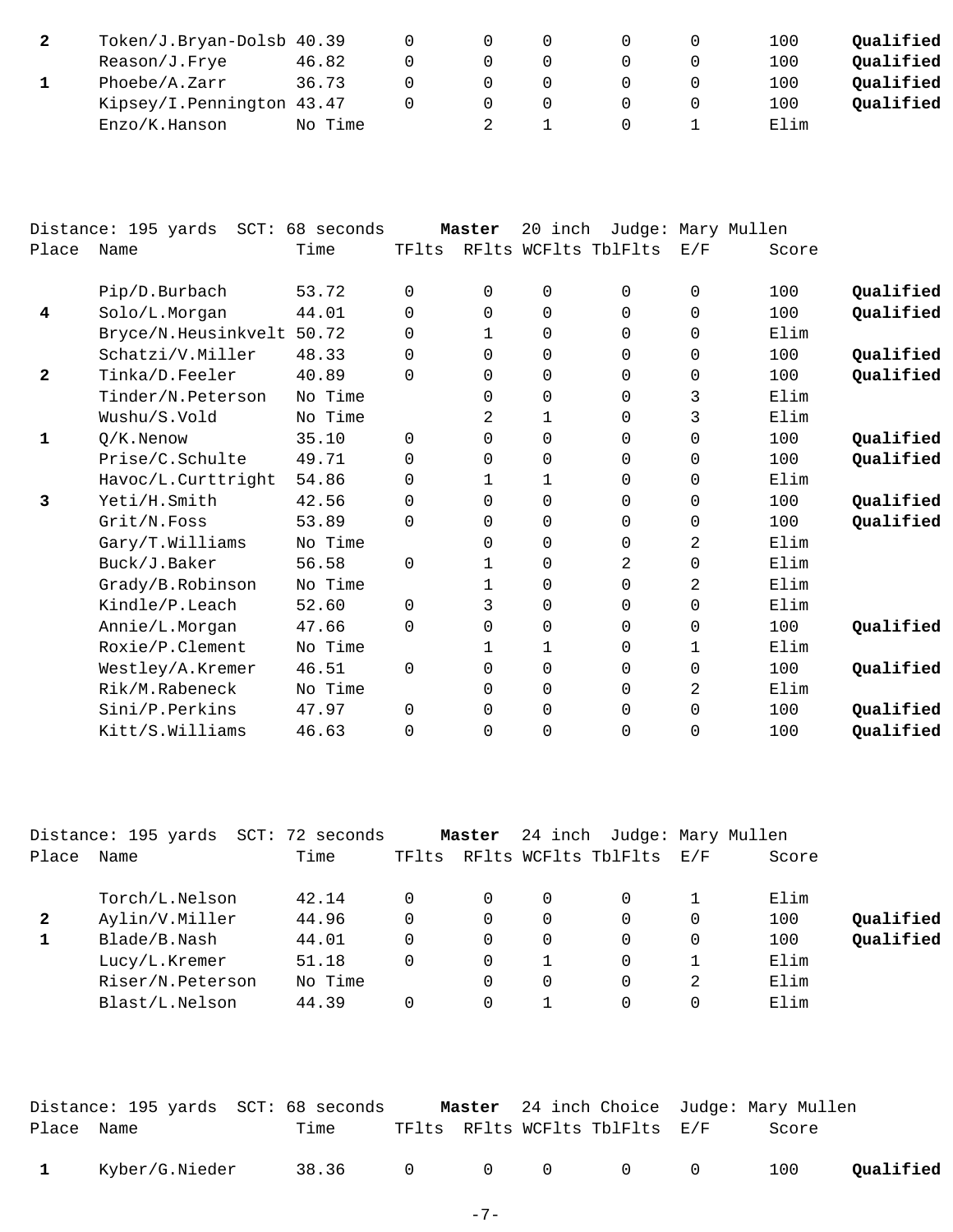| Roque/D.Woodman | No Time |  |  | Elım |
|-----------------|---------|--|--|------|
|-----------------|---------|--|--|------|

 Total Number of Dogs Showing: 63 Total Number of Dogs Absent: 1 Total Number of Dogs Withdrawn: 2 Total Number of Dogs Not Scored: 0 Total Number of Qualifiers: 36 Percent Qualified: 57.1%

|              | Distance: 187 yards SCT: 76 seconds Excellent Pref 12 inch Judge: Mary Mullen |       |                                  |                             |                               |                                |                               |              |           |
|--------------|-------------------------------------------------------------------------------|-------|----------------------------------|-----------------------------|-------------------------------|--------------------------------|-------------------------------|--------------|-----------|
| Place Name   |                                                                               | Time  |                                  |                             |                               | TFlts RFlts WCFlts TblFlts E/F |                               | Score        |           |
|              | Rudy/J.Brown No Time                                                          |       |                                  | $1 \quad \blacksquare$      |                               | $0\qquad \qquad 0$             | $1 \quad \blacksquare$        | Elim         |           |
| Place Name   | Distance: 195 yards SCT: 73 seconds Excellent Pref 16 inch Judge: Mary Mullen | Time  |                                  |                             |                               | TFlts RFlts WCFlts TblFlts E/F |                               | Score        |           |
| $\mathbf{1}$ | $Onyx/D.Puett$ 47.66 0 0 0 0                                                  |       |                                  |                             |                               |                                | $\overline{0}$                | 100          | Qualified |
| Place Name   | Distance: 195 yards SCT: 77 seconds Excellent Pref 20 inch Judge: Mary Mullen | Time  |                                  |                             |                               | TFlts RFlts WCFlts TblFlts E/F |                               | Score        |           |
|              | Kanza/J.Bryan-Dolsb 72.31<br>Hart/J.Powell                                    | 62.52 | $0 \qquad \qquad$<br>$\mathbf 0$ | $1 \quad \blacksquare$<br>1 | $\overline{0}$<br>$\mathbf 0$ | $\overline{0}$<br>$\mathbf 0$  | $\overline{0}$<br>$\mathbf 0$ | Elim<br>Elim |           |

 Total Number of Dogs Showing: 4 Total Number of Dogs Absent: 0 Total Number of Dogs Withdrawn: 0 Total Number of Dogs Not Scored: 0 Total Number of Qualifiers: 1 Percent Qualified: 25.0%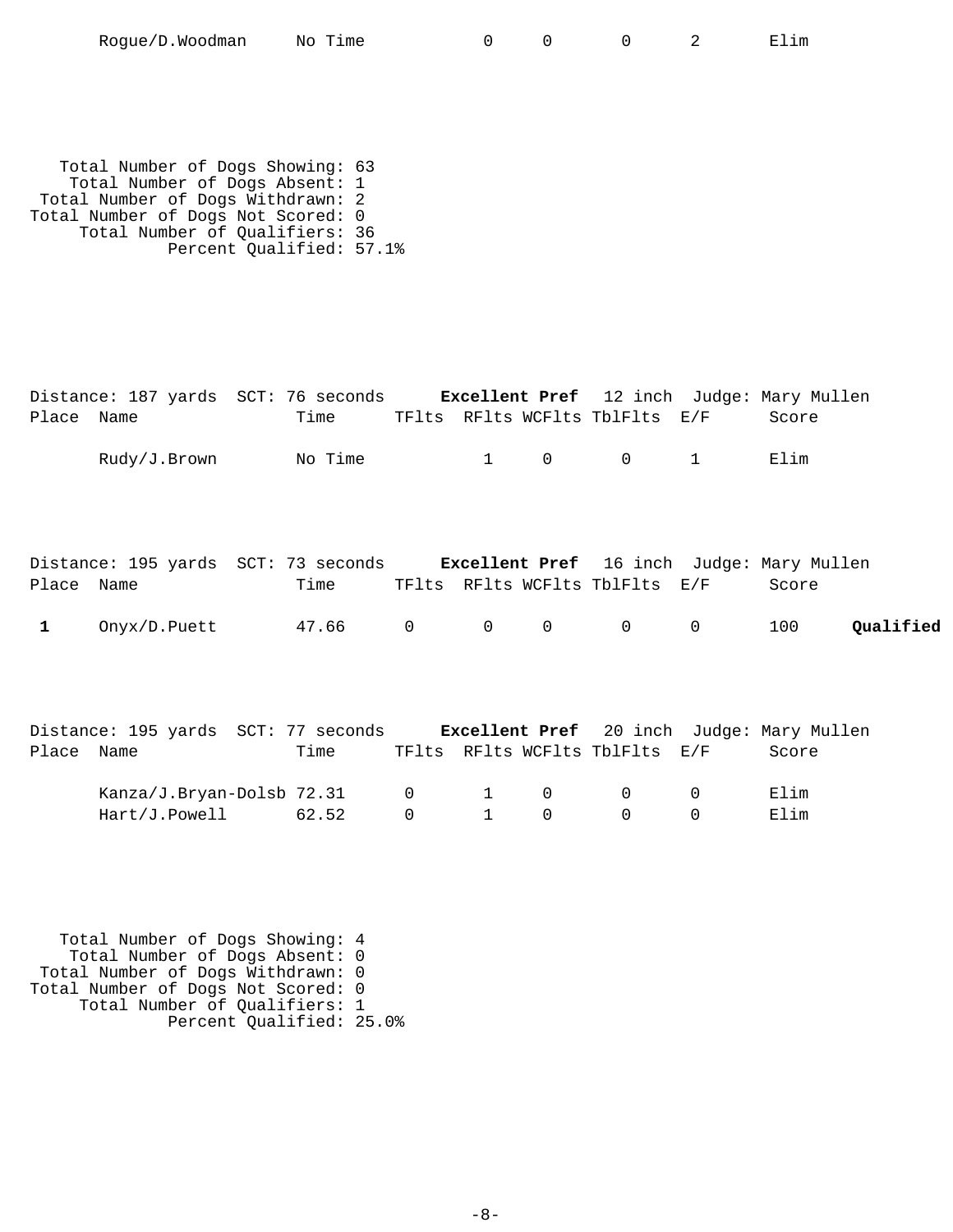|              | Distance: 178 yards<br>SCT: | 76 seconds |       | Master Pref |          | 8 inch               |     | Judge: Mary Mullen |           |
|--------------|-----------------------------|------------|-------|-------------|----------|----------------------|-----|--------------------|-----------|
| Place        | Name                        | Time       | TFlts |             |          | RFlts WCFlts TblFlts | E/F | Score              |           |
|              | Kara/K.Hanson               | 41.08      |       | 0           | $\Omega$ |                      | 0   | 100                | Qualified |
| 4            | Sunny/A.Ryder               | 49.86      |       | 0           | 0        |                      | 0   | 100                | Qualified |
| $\mathbf{2}$ | Dempsey/C.Ritter-Ma 46.66   |            |       | 0           | $\Omega$ |                      | 0   | 100                | Qualified |
|              | Newt/K.Tipton               | 48.17      |       | 0           | $\Omega$ |                      | 0   | 100                | Qualified |
|              | Tristan/D.Dailey            | 51.87      |       |             |          |                      | 0   | Elim               |           |

|              | Distance: 187 yards | SCT: 76 seconds |          | Master Pref |                      |          | 12 inch Judge: Mary Mullen |           |
|--------------|---------------------|-----------------|----------|-------------|----------------------|----------|----------------------------|-----------|
| Place        | Name                | Time            | TFlts    |             | RFlts WCFlts TblFlts | E/F      | Score                      |           |
|              | Ace/C.Griffith      | 46.26           | $\Omega$ | $\Omega$    | $\Omega$             |          | 100                        | Oualified |
|              | Keegan/R.Brown      | 69.33           | $\Omega$ | $\Omega$    |                      |          | 100                        | Qualified |
| 4            | Stella/J.Carlson    | 74.67           | $\Omega$ | $\Omega$    | $\Omega$             | $\Omega$ | 100                        | Qualified |
| $\mathbf{2}$ | Pica/N.Foss         | 51.76           | $\Omega$ | $\Omega$    |                      |          | 100                        | Qualified |

|              | Distance: 195 yards<br>SCT: | 73 seconds |          | Master Pref |             | 16 inch              |          | Judge: Mary Mullen |           |
|--------------|-----------------------------|------------|----------|-------------|-------------|----------------------|----------|--------------------|-----------|
| Place        | Name                        | Time       | TFlts    |             |             | RFlts WCFlts TblFlts | E/F      | Score              |           |
| 4            | Donnie/S.Leonard            | 47.80      |          | $\Omega$    | 0           | $\Omega$             | 0        | 100                | Oualified |
| $\mathbf{2}$ | Lizzie/C.Lemay              | 41.26      |          | $\Omega$    | 0           | $\Omega$             | 0        | 100                | Qualified |
|              | George/M.Rabeneck           | 36.71      | $\Omega$ | $\Omega$    | $\Omega$    | $\Omega$             | 1        | Elim               |           |
|              | Journey/D.Willis            | No Time    |          | $\Omega$    | $\Omega$    | $\Omega$             | 2        | Elim               |           |
|              | Legend/C.Schulte            | 48.23      | $\Omega$ | $\Omega$    | $\Omega$    | $\Omega$             | $\Omega$ | 100                | Qualified |
|              | Ashe/P.Anthony              | 45.23      |          | 0           | $\mathbf 0$ | 0                    | 1        | Elim               |           |
|              | Tally/S.Leonard             | 48.47      |          | $\Omega$    | $\Omega$    | $\Omega$             | $\Omega$ | 100                | Oualified |
| 3            | Tracer/L.Nelson             | 42.32      | $\Omega$ | $\Omega$    | $\Omega$    | $\Omega$             | $\Omega$ | 100                | Qualified |
|              | Blink/S.Scanlan             | Absent     |          |             |             |                      |          |                    |           |
|              | Nitro/G.Nieder              | 39.87      |          | $\Omega$    | $\Omega$    | $\Omega$             | 1        | Elim               |           |
|              | Charlotte/L.Hiatt           | 33.47      |          | 0           | $\Omega$    | $\Omega$             | $\Omega$ | 100                | Oualified |

|              | Distance: 195 yards SCT: 77 seconds |       |          | Master Pref |          |                                |   | 20 inch Judge: Mary Mullen |           |
|--------------|-------------------------------------|-------|----------|-------------|----------|--------------------------------|---|----------------------------|-----------|
| Place        | Name                                | Time  |          |             |          | TFlts RFlts WCFlts TblFlts E/F |   | Score                      |           |
|              | $OZ/V$ . Owens                      | 52.38 |          | $\Omega$    | $\Omega$ | $\Omega$                       |   | 100                        | Qualified |
|              | Cinder/J.Sheridan                   | 40.23 | $\Omega$ | $\Omega$    | $\Omega$ |                                |   | 100                        | Qualified |
| $\mathbf{2}$ | Cooper/J.Van Dieren 42.61           |       | $\Omega$ | $\Omega$    | $\Omega$ | $\Omega$                       |   | 100                        | Qualified |
|              | Finn/V.Owens                        | 52.04 |          | $\Omega$    | $\Omega$ | $\Omega$                       | 0 | 100                        | Qualified |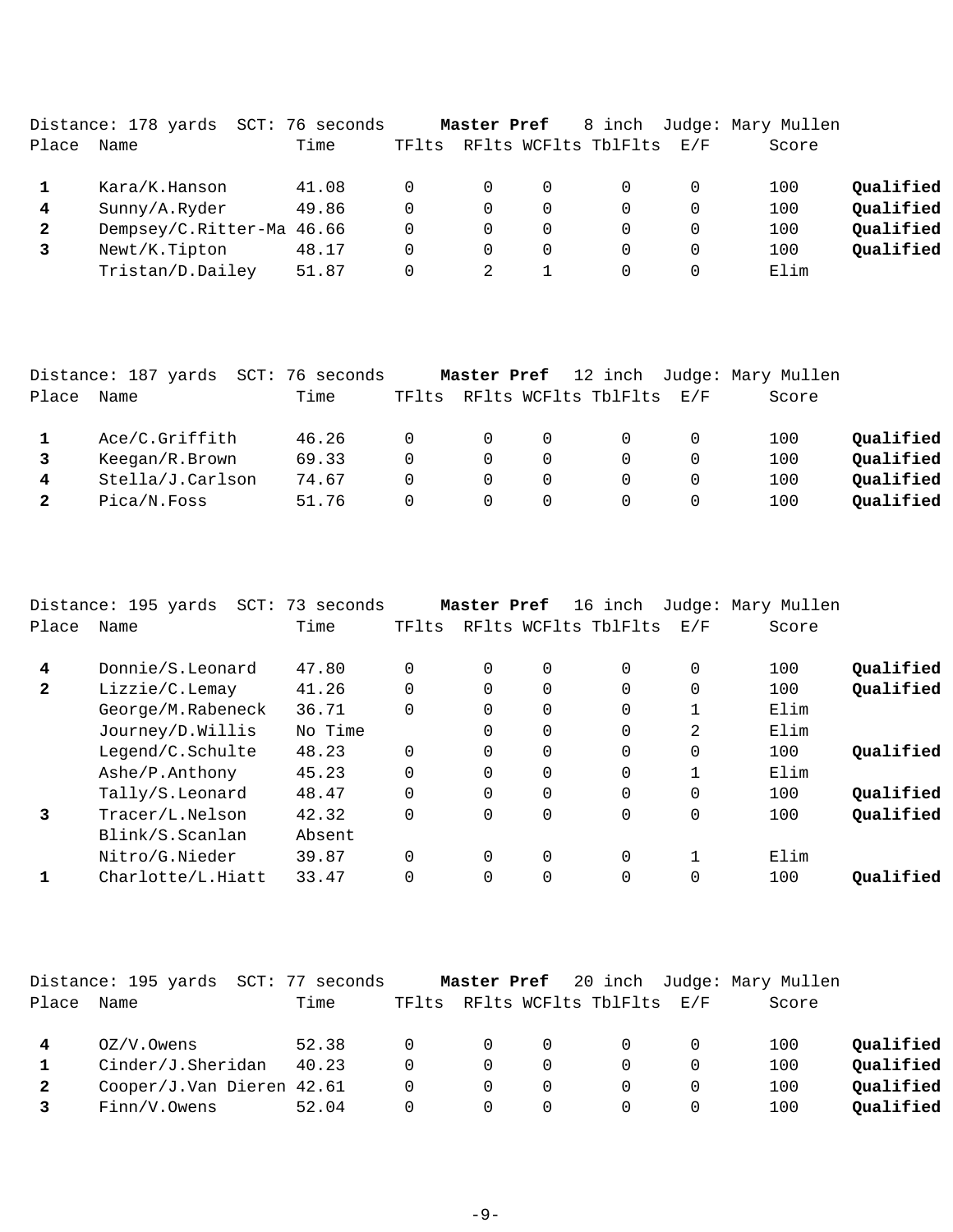Total Number of Dogs Showing: 23 Total Number of Dogs Absent: 1 Total Number of Dogs Withdrawn: 0 Total Number of Dogs Not Scored: 0 Total Number of Qualifiers: 18 Percent Qualified: 78.3%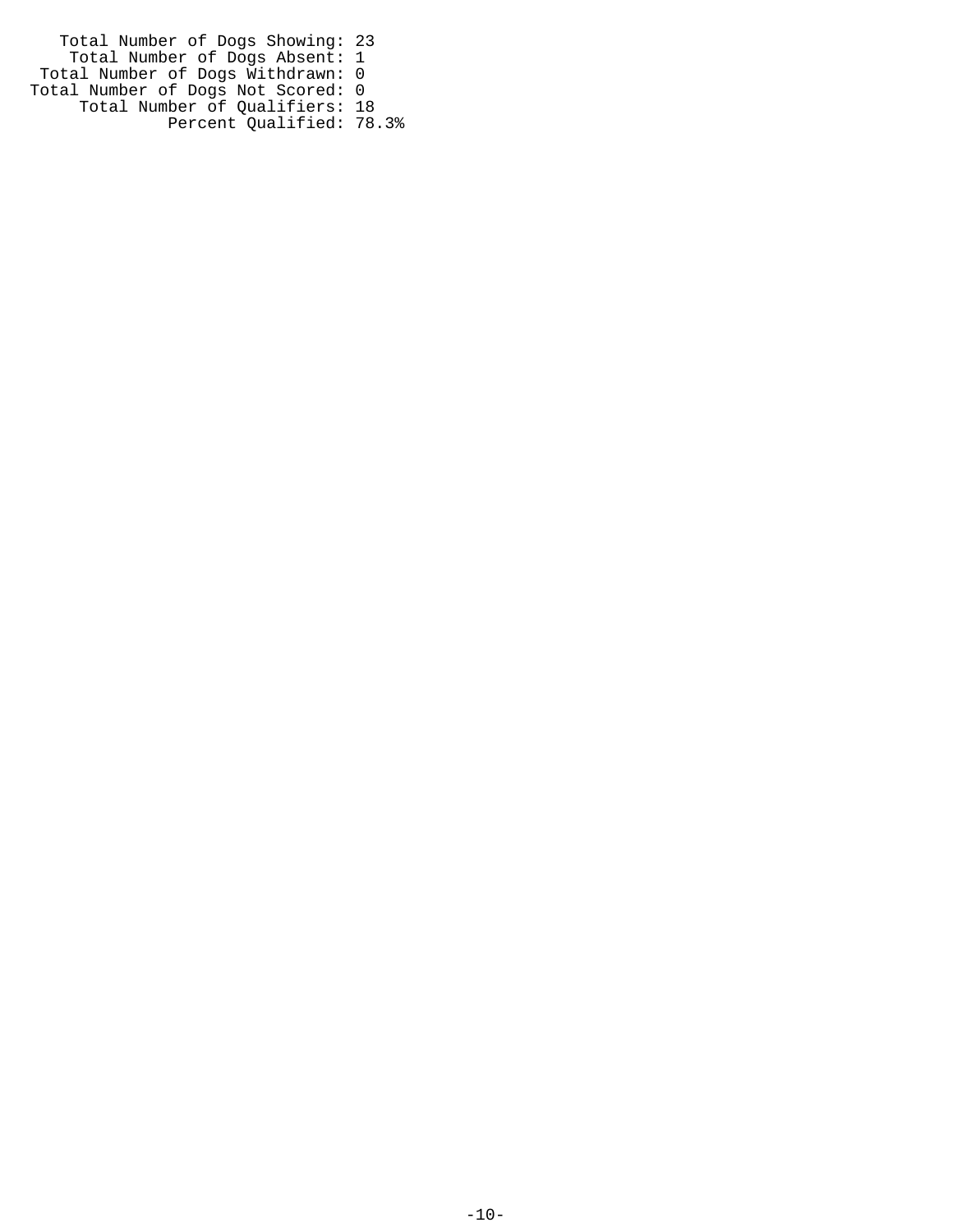## **Friday, June 3, 2022 Wheatstate Agility Club of Northeast Kansas Master/Excellent JWW**

|              | Distance: 163 yards SCT: 50 seconds Excellent 12 inch Judge: Mary Mullen                                                                     |                         |                                      |                        |                          |                                |                              |                     |           |
|--------------|----------------------------------------------------------------------------------------------------------------------------------------------|-------------------------|--------------------------------------|------------------------|--------------------------|--------------------------------|------------------------------|---------------------|-----------|
| Place Name   |                                                                                                                                              | Time                    |                                      |                        |                          | TFlts RFlts WCFlts TblFlts E/F |                              | Score               |           |
|              | Onyx/H.Brown                                                                                                                                 | 34.75                   | $\mathsf{O}$                         | 2                      | $\mathsf{O}\xspace$      | $\mathbf 0$                    | 0                            | Elim                |           |
|              | Distance: 167 yards SCT: 48 seconds Excellent 16 inch Judge: Mary Mullen                                                                     |                         |                                      |                        |                          |                                |                              |                     |           |
| Place Name   |                                                                                                                                              | Time                    |                                      |                        |                          | TFlts RFlts WCFlts TblFlts E/F |                              | Score               |           |
| $\mathbf{1}$ | Tai/C.Mathews<br>Dawson/J.Winner<br>Olivia/S.Mathieson                                                                                       | 40.78<br>52.97<br>48.99 | $\overline{0}$<br>12<br>$\mathsf{O}$ | 0<br>$\mathbf{1}$<br>2 | 0<br>$\mathbf 0$<br>0    | 0<br>0<br>0                    | 0<br>0<br>$\mathbf 0$        | 100<br>Elim<br>Elim | Qualified |
| Place Name   | Distance: 170 yards SCT: 45 seconds Excellent 20 inch Judge: Mary Mullen                                                                     | Time                    |                                      |                        |                          | TFlts RFlts WCFlts TblFlts E/F |                              | Score               |           |
|              |                                                                                                                                              |                         |                                      |                        |                          |                                |                              |                     |           |
|              | Effy/S.Vold                                                                                                                                  | 28.71                   | 0                                    | $\mathbf{1}$           | $\mathbf{1}$             | 0                              | 3                            | Elim                |           |
|              | Rupert/M.Robertson<br>Caleb/D.Puett                                                                                                          | 38.12<br>39.96          | 0<br>$\Omega$                        | 2<br>$\mathbf{1}$      | $\mathbf{1}$<br>$\Omega$ | $\overline{0}$<br>$\Omega$     | $\mathbf{1}$<br>$\mathbf{1}$ | Elim<br>Elim        |           |
|              | Distance: 170 yards SCT: 48 seconds Excellent 24 inch Judge: Mary Mullen                                                                     |                         |                                      |                        |                          |                                |                              |                     |           |
| Place Name   |                                                                                                                                              | Time                    |                                      |                        |                          | TFlts RFlts WCFlts TblFlts E/F |                              | Score               |           |
|              | Race/B.Perkins                                                                                                                               | 39.07                   | $\mathsf{O}$                         | 2                      | $\mathbf{1}$             | $\mathsf{O}$                   | $\mathbf 1$                  | Elim                |           |
|              | Total Number of Dogs Showing: 8<br>Total Number of Dogs Absent: 0<br>Total Number of Dogs Withdrawn: 0<br>Total Number of Dogs Not Scored: 0 |                         |                                      |                        |                          |                                |                              |                     |           |
|              | Total Number of Qualifiers: 1                                                                                                                |                         |                                      |                        |                          |                                |                              |                     |           |

Percent Qualified: 12.5%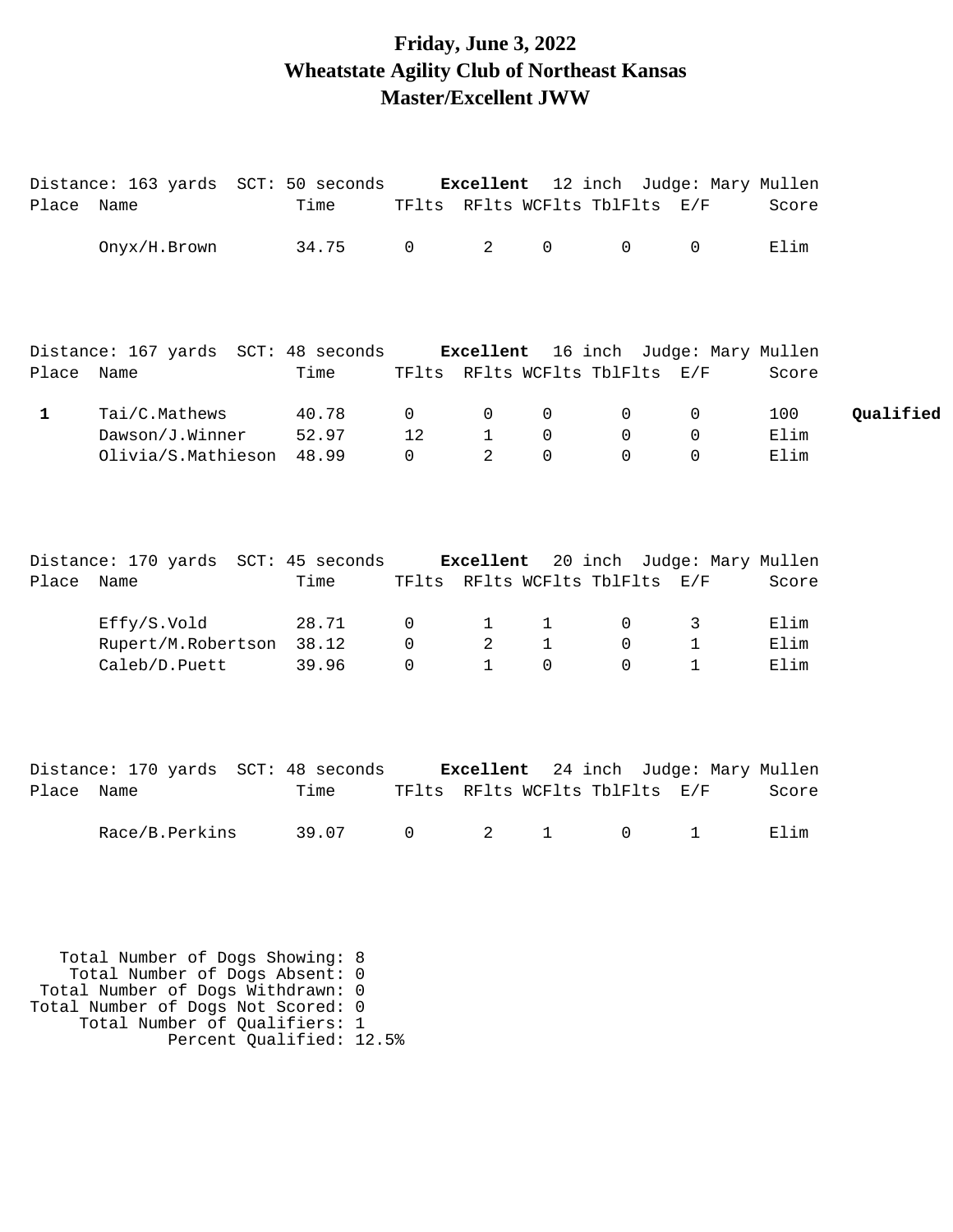|              | $SCT$ :<br>Distance: 163 yards | 53 seconds |          | Master   | 8<br>inch   |                      |          | Judge: Mary Mullen |           |
|--------------|--------------------------------|------------|----------|----------|-------------|----------------------|----------|--------------------|-----------|
| Place        | Name                           | Time       | TFlts    |          |             | RFlts WCFlts TblFlts | E/F      | Score              |           |
|              | Birdie/S.Aldrich               | AIS        |          |          |             |                      |          |                    |           |
|              | Rio/D.Jaspers                  | 35.31      | 0        | $\Omega$ | 0           | $\Omega$             | $\Omega$ | 100                | Qualified |
|              | Jet/J.Tate                     | 48.62      | $\Omega$ | $\Omega$ | 0           | $\Omega$             | $\Omega$ | 100                | Qualified |
|              | Ginny/D.Wheatley               | 32.74      | $\Omega$ | $\Omega$ | 0           | $\Omega$             | 0        | 100                | Qualified |
| 3            | Sonic/D.Barnes                 | 27.39      | $\Omega$ | 0        | $\Omega$    | $\Omega$             | $\Omega$ | 100                | Qualified |
| 4            | Dash/D.Feeler                  | 28.16      | $\Omega$ | $\Omega$ | $\Omega$    | $\Omega$             | $\Omega$ | 100                | Qualified |
|              | Gremlin/K.Hanson               | 37.08      | $\Omega$ | $\Omega$ | 0           | $\Omega$             | $\Omega$ | 100                | Qualified |
|              | Jetta/S.Meyer                  | 30.43      | $\Omega$ | $\Omega$ | 0           | $\Omega$             | $\Omega$ | 100                | Qualified |
|              | Woody-Wolf/R.Marley 27.40      |            | $\Omega$ |          | 0           | $\Omega$             |          | Elim               |           |
|              | Ivory/P.Gates                  | 41.51      | $\Omega$ | $\Omega$ | 0           | $\Omega$             | 0        | 100                | Qualified |
|              | Panache/L.Cassens              | 39.24      | $\Omega$ | 0        | $\mathbf 0$ | $\Omega$             | $\Omega$ | 100                | Qualified |
|              | Duncan/S.Sanders               | 66.27      | 39       | $\Omega$ | 0           | $\Omega$             | 0        | 61                 |           |
|              | Jordy/J.Tate                   | 37.58      | 0        |          |             | $\Omega$             |          | Elim               |           |
|              | Veyda/S.Franson                | 26.68      | $\Omega$ | $\Omega$ | $\Omega$    | $\Omega$             | $\Omega$ | 100                | Qualified |
| $\mathbf{2}$ | Pix/G.Nieder                   | 26.91      |          | $\Omega$ | $\Omega$    | $\Omega$             |          | 100                | Qualified |
|              |                                |            |          |          |             |                      |          |                    |           |

|                | Distance: 163 yards<br>SCT:         | 50 seconds     |       | Master        |                         | 12 inch Judge: Mary Mullen |     |            |                        |
|----------------|-------------------------------------|----------------|-------|---------------|-------------------------|----------------------------|-----|------------|------------------------|
| Place          | Name                                | Time           | TFlts |               |                         | RFlts WCFlts TblFlts       | E/F | Score      |                        |
| $\overline{4}$ | Buddy Holly/L.Brand 43.72           |                |       | $\Omega$      | $\Omega$                |                            |     | 100        | Qualified              |
|                | Shelby/M.Borgman<br>Sally/L.Hiatt   | 26.05<br>AIS   | 0     | 0             | 0                       | 0                          |     | 100        | Qualified              |
|                | Freddie/C.Worley<br>Muffin/K.Hanson | 38.64<br>32.52 | 0     | $\Omega$<br>0 | $\Omega$<br>$\mathbf 0$ | 0                          |     | 100<br>100 | Qualified<br>Qualified |

|              | Distance: 167 yards<br>SCT: | 48 seconds |          | Master   | 16 inch |                      |          | Judge: Mary Mullen |           |
|--------------|-----------------------------|------------|----------|----------|---------|----------------------|----------|--------------------|-----------|
| Place        | Name                        | Time       | TFlts    |          |         | RFlts WCFlts TblFlts | E/F      | Score              |           |
|              | Gigi/J.Burgess              | 30.17      | $\Omega$ | $\Omega$ | 0       | 0                    |          | Elim               |           |
| 1            | Fiver/K.Tipton              | 27.14      | $\Omega$ | $\Omega$ | 0       | 0                    | 0        | 100                | Oualified |
|              | Josey/C.Baron               | 40.95      | $\Omega$ | $\Omega$ | 0       | $\Omega$             | 0        | 100                | Qualified |
|              | Devi/L.Bredahl              | 30.35      | $\Omega$ |          |         | $\Omega$             | 0        | Elim               |           |
|              | Sophie/C.Erickson           | No Time    |          | 2        |         | $\Omega$             |          | Elim               |           |
|              | Remy/B.Laufer               | 45.30      | $\Omega$ | 2        | 0       | 0                    | 0        | Elim               |           |
| 4            | Jetson/M.Jones              | 31.60      | $\Omega$ | $\Omega$ | 0       | $\Omega$             | $\Omega$ | 100                | Qualified |
| $\mathbf{2}$ | Misty/P.Brown               | 27.57      | $\Omega$ | $\Omega$ | 0       | $\Omega$             | 0        | 100                | Qualified |
| 3            | Streak/C.Griffith           | 28.62      | $\Omega$ | $\Omega$ | 0       | $\Omega$             | $\Omega$ | 100                | Qualified |
|              | Leena/J.Morris              | 39.94      | 0        | 0        | 0       | 0                    | 0        | 100                | Qualified |
|              | Mila/C.Buckley              | Absent     |          |          |         |                      |          |                    |           |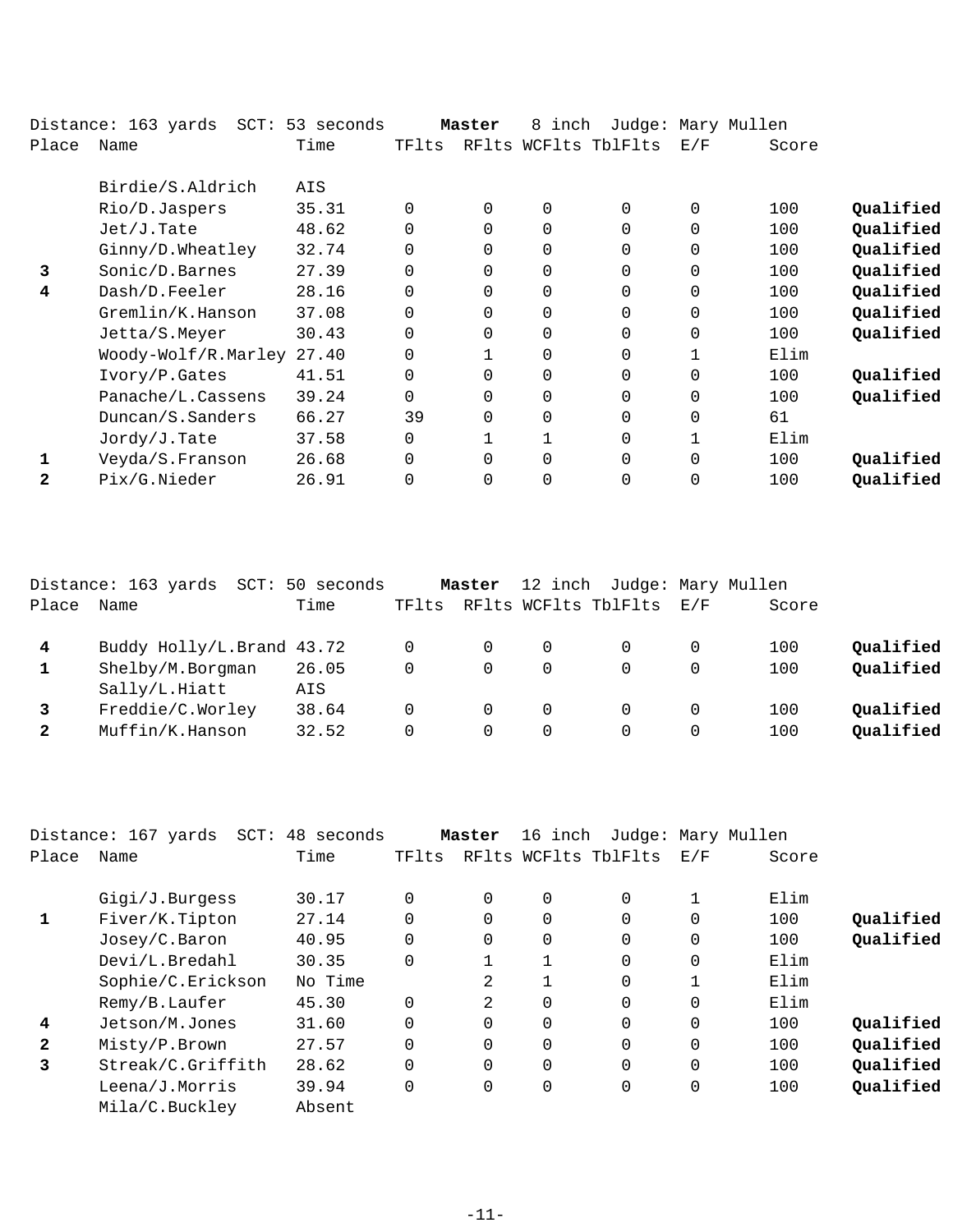| Token/J.Bryan-Dolsb 30.16 |       |  |  | Elim |           |
|---------------------------|-------|--|--|------|-----------|
| Reason/J.Frye             | 34.76 |  |  | 100  | Qualified |
| Phoebe/A.Zarr             | 25.96 |  |  | Elim |           |
| Kipsey/I.Pennington 40.41 |       |  |  | Elim |           |
| Enzo/K.Hanson             | 36.41 |  |  | Elim |           |
| Quinn/J.MacLeay           | 37.21 |  |  | Elim |           |

|              | Distance: 170 yards SCT: 45 seconds |         |             | Master         | 20 inch |                      | Judge: Mary Mullen |       |           |
|--------------|-------------------------------------|---------|-------------|----------------|---------|----------------------|--------------------|-------|-----------|
| Place        | Name                                | Time    | TFlts       |                |         | RFlts WCFlts TblFlts | E/F                | Score |           |
|              | Pip/D.Burbach                       | 37.66   | 0           | 0              | 0       | $\Omega$             | 0                  | 100   | Qualified |
| 3            | Solo/L.Morgan                       | 30.32   | 0           | 0              | 0       | 0                    | $\mathbf 0$        | 100   | Qualified |
|              | Bryce/N.Heusinkvelt 34.60           |         | $\Omega$    | 0              | 0       | $\Omega$             | $\Omega$           | 100   | Qualified |
|              | Schatzi/V.Miller                    | 35.37   | $\Omega$    | 0              | 0       | $\Omega$             | $\Omega$           | 100   | Qualified |
|              | Tinka/D.Feeler                      | 32.67   | 0           | 1              | 0       | 0                    | 0                  | Elim  |           |
|              | Tinder/N.Peterson                   | 33.29   | $\Omega$    | 0              | 1       | $\Omega$             | 1                  | Elim  |           |
|              | Wushu/S.Vold                        | 30.59   | $\Omega$    | 1              | 0       | $\Omega$             | $\mathbf 0$        | Elim  |           |
|              | $Q/K$ . Nenow                       | No Time |             | 1              | 0       | $\Omega$             | 2                  | Elim  |           |
|              | Prise/C.Schulte                     | 33.04   | $\Omega$    | $\Omega$       | 0       | $\Omega$             | $\mathbf 0$        | 100   | Qualified |
|              | Havoc/L.Curttright                  | Absent  |             |                |         |                      |                    |       |           |
| $\mathbf{2}$ | Yeti/H.Smith                        | 28.65   | $\mathbf 0$ | 0              | 0       | $\Omega$             | $\mathbf 0$        | 100   | Qualified |
|              | Grit/N.Foss                         | 37.67   | $\Omega$    | 0              | 0       | $\Omega$             | $\mathbf 0$        | 100   | Qualified |
|              | Gary/T.Williams                     | No Time |             | 0              | 0       | $\Omega$             | 1                  | Elim  |           |
|              | Buck/J.Baker                        | 29.33   | $\Omega$    | 1              | 0       | $\Omega$             | 1                  | Elim  |           |
|              | Grady/B.Robinson                    | 47.69   | 6           | $\overline{2}$ | 1       | $\Omega$             | $\mathbf{1}$       | Elim  |           |
|              | Kindle/P.Leach                      | 34.90   | $\Omega$    | 2              | 0       | 0                    | 0                  | Elim  |           |
|              | Annie/L.Morgan                      | 41.99   | $\Omega$    | 1              | 1       | $\Omega$             | 1                  | Elim  |           |
|              | Ember/L.Nelson                      | 30.69   | 0           | 1              | 1       | $\Omega$             | $\mathbf 0$        | Elim  |           |
|              | Roxie/P.Clement                     | 36.03   | 0           |                |         |                      |                    | Elim  |           |
|              |                                     |         |             | 1              | 0       | 0                    | 0                  |       |           |
| 1            | Rik/M.Rabeneck                      | 24.21   | $\Omega$    | 0              | 0       | $\Omega$             | 0                  | 100   | Qualified |
| 4            | Westley/A.Kremer                    | 30.93   | 0           | 0              | 0       | $\mathbf 0$          | $\mathbf 0$        | 100   | Qualified |
|              | Sini/P.Perkins                      | No Time |             | 2              | 0       | 0                    | 1                  | Elim  |           |
|              | Kitt/S.Williams                     | 28.78   | $\Omega$    | 0              | 0       | $\Omega$             | $\mathbf 1$        | Elim  |           |
|              | Brand/S.Leonard                     | 28.30   | $\Omega$    | 0              | 0       | $\Omega$             | $\mathbf 1$        | Elim  |           |
|              | Tonic/S.Scanlan                     | Absent  |             |                |         |                      |                    |       |           |

|       | Distance: 170 yards<br>$SCT$ : | 48 seconds |       | Master   | 24 inch |                      |     | Judge: Mary Mullen |           |
|-------|--------------------------------|------------|-------|----------|---------|----------------------|-----|--------------------|-----------|
| Place | Name                           | Time       | TFlts |          |         | RFlts WCFlts TblFlts | E/F | Score              |           |
|       | Torch/L.Nelson                 | 26.73      |       |          | 0       | 0                    |     | Elim               |           |
| 2     | Aylin/V.Miller                 | 30.39      |       | $\Omega$ |         | 0                    | 0   | 100                | Qualified |
|       | Blade/B.Nash                   | 28.76      |       | $\Omega$ | 0       | $\Omega$             |     | Elim               |           |
|       | Lucy/L.Kremer                  | 31.50      |       | $\Omega$ | 0       | 0                    | 0   | 100                | Oualified |
|       | Kodi/M.Jones                   | 49.91      | 3     |          | 0       | $\Omega$             | 0   | Elim               |           |
| 4     | Riser/N.Peterson               | 33.68      |       | $\Omega$ | 0       | 0                    | 0   | 100                | Oualified |
|       | Blast/L.Nelson                 | 27.19      |       |          | 0       | 0                    |     | 100                | Qualified |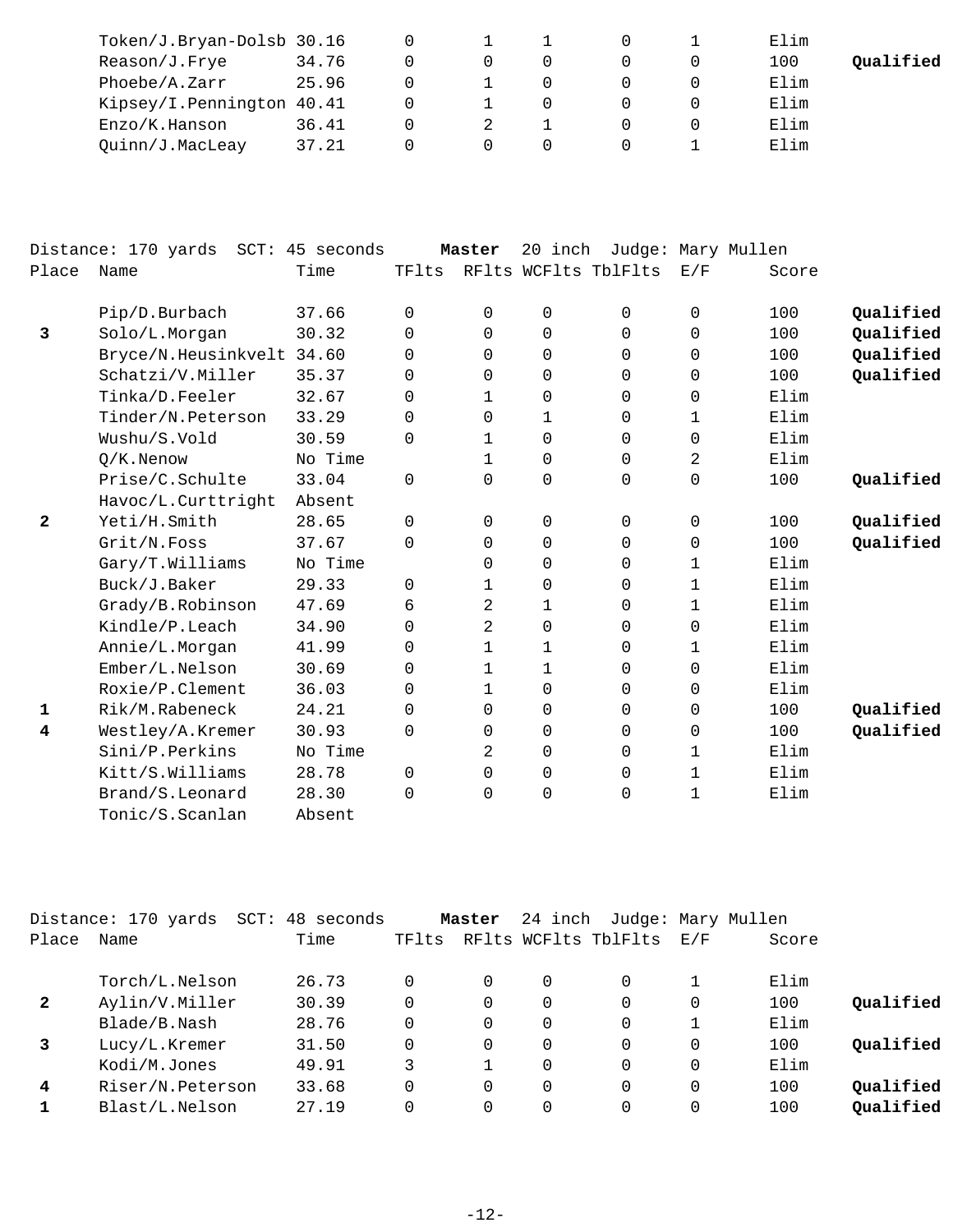|            | Distance: 170 yards SCT: 45 seconds |       |                                                      |  |                                                    | <b>Master</b> 24 inch Choice Judge: Mary Mullen |           |
|------------|-------------------------------------|-------|------------------------------------------------------|--|----------------------------------------------------|-------------------------------------------------|-----------|
| Place Name |                                     | Time  |                                                      |  | TFlts RFlts WCFlts TblFlts E/F                     | Score                                           |           |
| 2          | Kyber/G.Nieder                      | 28.23 |                                                      |  | $\begin{matrix} 0 & 0 & 0 & 0 & 0 \end{matrix}$    | 100                                             | Qualified |
|            | Rogue/D.Woodman                     | 25.54 | $\begin{array}{ccccccc}\n0 & & 0 & & 0\n\end{array}$ |  | $\begin{array}{ccc} & & & 0 & \quad & \end{array}$ | 100                                             | Qualified |

 Total Number of Dogs Showing: 66 Total Number of Dogs Absent: 3 Total Number of Dogs Withdrawn: 2 Total Number of Dogs Not Scored: 0 Total Number of Qualifiers: 37 Percent Qualified: 56.1%

|              | Distance: 163 yards SCT: 55 seconds Excellent Pref 8 inch Judge: Mary Mullen  |       |   |                                |              |                                |             |       |           |
|--------------|-------------------------------------------------------------------------------|-------|---|--------------------------------|--------------|--------------------------------|-------------|-------|-----------|
| Place Name   |                                                                               | Time  |   |                                |              | TFlts RFlts WCFlts TblFlts E/F |             | Score |           |
|              | Tristan/D.Dailey No Time                                                      |       |   | $2 \left( \frac{1}{2} \right)$ | 2            | $\overline{0}$                 | 4           | Elim  |           |
| Place Name   | Distance: 170 yards SCT: 50 seconds Excellent Pref 16 inch Judge: Mary Mullen | Time  |   |                                |              | TFlts RFlts WCFlts TblFlts E/F |             | Score |           |
| $\mathbf{1}$ | Onyx/D.Puett 30.50 0                                                          |       |   | $\overline{0}$                 | $\mathbf 0$  | $\overline{0}$                 | $\mathbf 0$ | 100   | Qualified |
| Place Name   | Distance: 170 yards SCT: 53 seconds Excellent Pref 20 inch Judge: Mary Mullen | Time  |   |                                |              | TFlts RFlts WCFlts TblFlts E/F |             | Score |           |
|              | Hart/J.Powell                                                                 | 56.68 | 9 | 2                              | $\mathsf{O}$ | 0                              | 1           | Elim  |           |

 Total Number of Dogs Showing: 3 Total Number of Dogs Absent: 0 Total Number of Dogs Withdrawn: 0 Total Number of Dogs Not Scored: 0 Total Number of Qualifiers: 1 Percent Qualified: 33.3%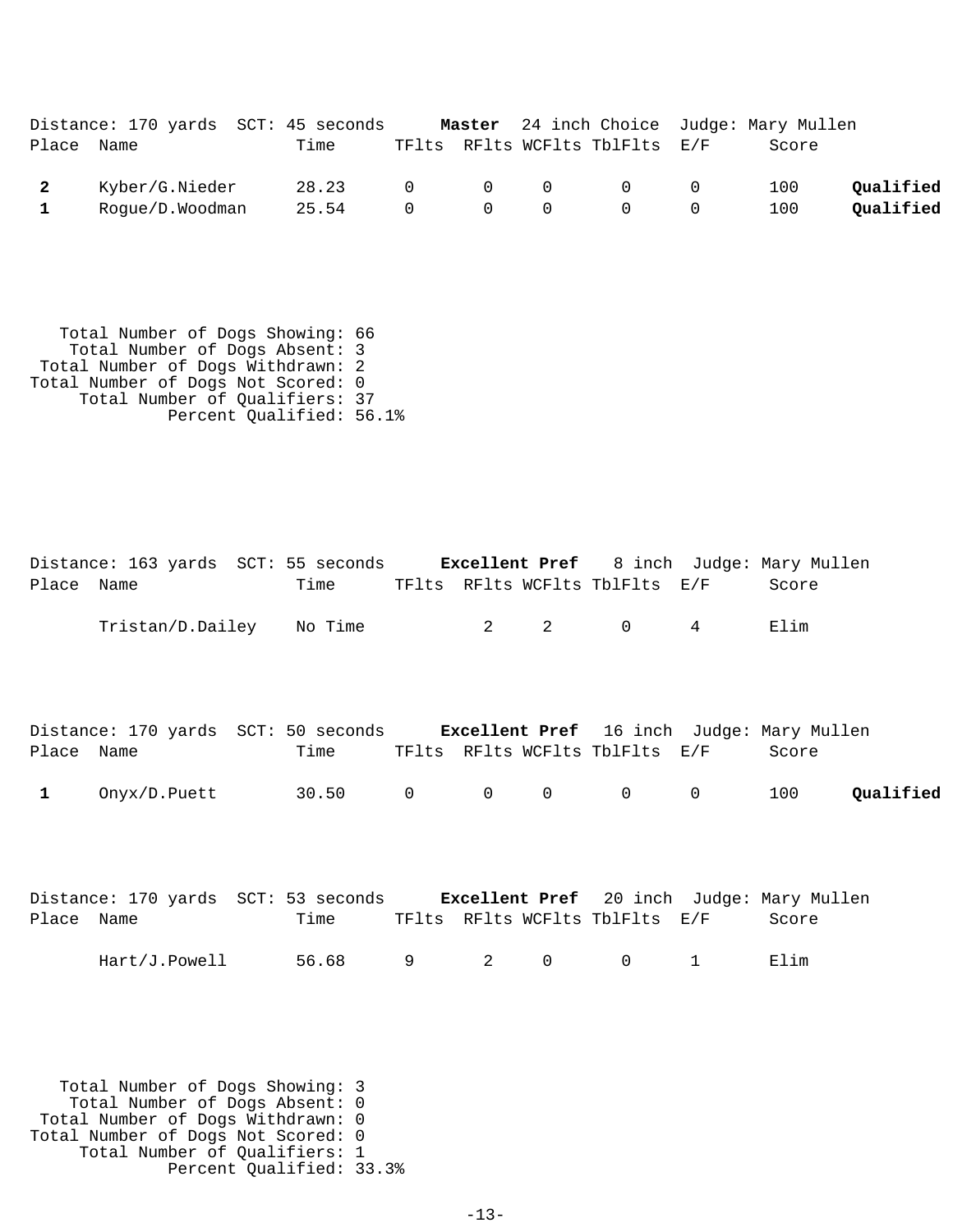|       | Distance: 163 yards SCT: 55 seconds |       |          | Master Pref |          |                      |     | 8 inch Judge: Mary Mullen |           |
|-------|-------------------------------------|-------|----------|-------------|----------|----------------------|-----|---------------------------|-----------|
| Place | Name                                | Time  | TFlts    |             |          | RFlts WCFlts TblFlts | E/F | Score                     |           |
|       | Kara/K.Hanson                       | 29.29 | $\Omega$ | $\Omega$    |          |                      |     | 100                       | Oualified |
|       | Sunny/A.Ryder                       | 44.60 | $\Omega$ |             |          |                      |     | Elim                      |           |
|       | Dempsey/C.Ritter-Ma 41.08           |       | 0        |             |          |                      |     | Elim                      |           |
|       | Newt/K.Tipton                       | 35.30 | 0        | $\Omega$    | $\Omega$ |                      |     | 100                       | Oualified |

|       | Distance: 167 yards SCT: 53 seconds |       |          |                |          |                          | Master Pref 12 inch Judge: Mary Mullen |           |
|-------|-------------------------------------|-------|----------|----------------|----------|--------------------------|----------------------------------------|-----------|
| Place | Name                                | Time  | TFlts    |                |          | RFlts WCFlts TblFlts E/F | Score                                  |           |
|       | Ace/C.Griffith                      | 32.44 | $\Omega$ | $\overline{0}$ | - 0      | $\Omega$                 | 100                                    | Qualified |
|       | Pica/N.Foss                         | 35.15 | $\Omega$ | $\Omega$       |          |                          | 100                                    | Qualified |
|       | Rudy/J.Brown                        | 36.37 | $\Omega$ |                |          | $\Omega$                 | Elim                                   |           |
|       | Stella/J.Carlson                    | 49.27 | 0        | $\Omega$       | $\Omega$ |                          | 100                                    | Qualified |

|              | Distance: 170 yards<br>$SCT$ : | 50 seconds |          | Master Pref |             | 16 inch              |          | Judge: Mary Mullen |           |
|--------------|--------------------------------|------------|----------|-------------|-------------|----------------------|----------|--------------------|-----------|
| Place        | Name                           | Time       | TFlts    |             |             | RFlts WCFlts TblFlts | E/F      | Score              |           |
| 3            | Donnie/S.Leonard               | 32.46      | $\Omega$ | $\Omega$    | 0           | $\Omega$             | 0        | 100                | Oualified |
|              | Lizzie/C.Lemay                 | 31.73      | $\Omega$ |             | $\Omega$    | $\Omega$             | $\Omega$ | Elim               |           |
| 1            | George/M.Rabeneck              | 26.21      | 0        | $\Omega$    | $\Omega$    | $\Omega$             | 0        | 100                | Qualified |
|              | Journey/D.Willis               | No Time    |          | $\Omega$    | 1           | $\Omega$             |          | Elim               |           |
|              | Legend/C.Schulte               | 37.92      | $\Omega$ | $\Omega$    | $\Omega$    | $\Omega$             | 0        | 100                | Qualified |
|              | Ashe/P.Anthony                 | 43.04      | $\Omega$ | 3           | 3           | $\Omega$             |          | Elim               |           |
| 4            | Tally/S.Leonard                | 35.89      | $\Omega$ | $\Omega$    | $\Omega$    | $\Omega$             | $\Omega$ | 100                | Oualified |
|              | Tracer/L.Nelson                | 31.70      | $\Omega$ | $\Omega$    | 1           | $\Omega$             | $\Omega$ | Elim               |           |
|              | Blink/S.Scanlan                | Absent     |          |             |             |                      |          |                    |           |
| $\mathbf{2}$ | Nitro/G.Nieder                 | 27.98      | $\Omega$ | 0           | $\mathbf 0$ | $\Omega$             | 0        | 100                | Oualified |
|              | Charlotte/L.Hiatt              | 23.94      | 0        | $\Omega$    | $\Omega$    | $\Omega$             |          | Elim               |           |

|       | Distance: 170 yards SCT: 53 seconds |       |                |                |          |                                |   | <b>Master Pref</b> 20 inch Judge: Mary Mullen |           |
|-------|-------------------------------------|-------|----------------|----------------|----------|--------------------------------|---|-----------------------------------------------|-----------|
| Place | Name                                | Time  |                |                |          | TFlts RFlts WCFlts TblFlts E/F |   | Score                                         |           |
|       | OZ/V.Owens                          | 36.38 | $\overline{0}$ | $\overline{0}$ | 0        | $\Omega$                       |   | 100                                           | Qualified |
|       | Cinder/J.Sheridan                   | 29.98 |                | $\Omega$       | $\Omega$ |                                |   | 100                                           | Qualified |
|       | Cooper/J.Van Dieren 27.63           |       | - 0            |                |          |                                |   | Elim                                          |           |
|       | Finn/V.Owens                        | 34.80 |                | 0              | $\Omega$ |                                | 0 | 100                                           | Qualified |